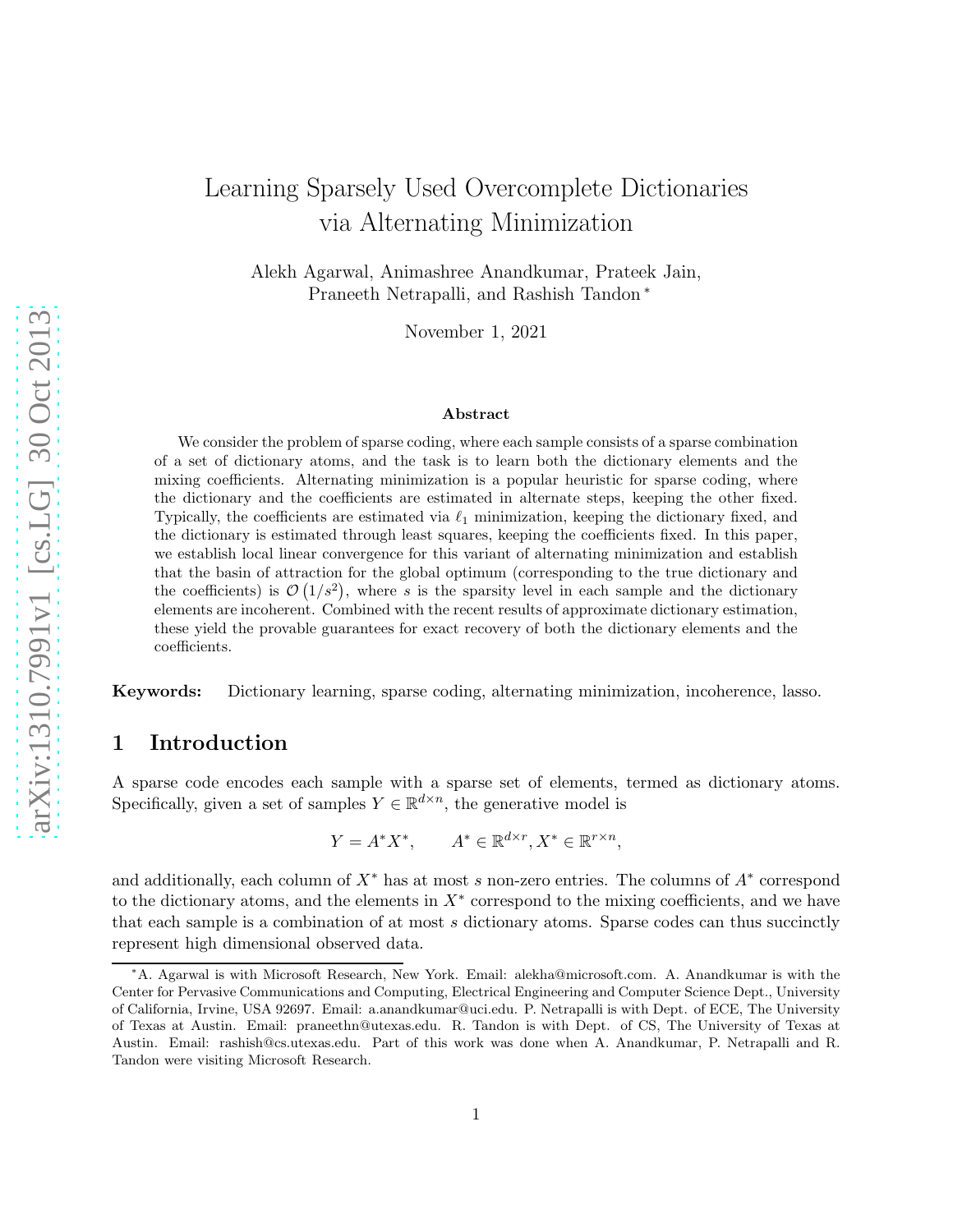The problem of sparse coding consists of unsupervised learning of the dictionary and the coefficient matrices. Thus, given only unlabeled data, we aim to learn the set of dictionary atoms or basis functions that provide a good fit to the observed data. Sparse coding is applied in a variety of domains. Sparse coding of natural images has yielded dictionary atoms which resemble the receptive fields of neurons in the visual cortex [\[22,](#page-11-0) [23\]](#page-11-1), and has also yielded localized dictionary elements on speech and video data [\[17,](#page-10-0) [21\]](#page-11-2).

An important strength of sparse coding is that it can incorporate overcomplete dictionaries, where the number of dictionary atoms  $r$  can exceed the observed dimensionality  $d$ . It has been argued that having overcomplete representation provides greater flexibility is modeling and more robustness to noise [\[17\]](#page-10-0), which is crucial for encoding complex signals present in images, speech and video. It has been shown that the performance of most machine learning methods employed downstream is critically dependent on the choice of data representations, and overcomplete representations are the key to obtaining state-of-art prediction results [\[7\]](#page-10-1).

On the downside, the problem of learning sparse codes is computationally challenging, and is in general, NP-hard [\[9\]](#page-10-2). In practice, heuristics are employed based on alternating minimization. At a high level, this consists of alternating steps, where the dictionary is kept fixed and the coefficients are updated and vice versa. Such alternating minimization methods have enjoyed empirical success in a number of settings [\[16,](#page-10-3) [10,](#page-10-4) [3,](#page-10-5) [18,](#page-11-3) [31\]](#page-11-4). In this paper, we carry out a theoretical analysis of the alternating minimization procedure for sparse coding.

### 1.1 Summary of Results

We consider the alternating minimization procedure where we employ an initial estimate of the dictionary and then use  $\ell_1$  based minimization for estimating the coefficient matrix, given the dictionary estimate. The dictionary is subsequently re-estimated given the coefficient estimates. We establish local convergence to the true dictionary  $A^*$  and coefficient matrix  $X^*$  for this procedure and we characterize the "basin of attraction" for the true solution  $(A^*, X^*)$  and establish that the alternating minimization succeeds in its recovery when a dictionary is initialized with an error of at most  $\mathcal{O}(1/s^2)$ , where s is the sparsity level. More precisely, the initial dictionary estimate  $A(0)$ is required to satisfy

$$
\epsilon_0 := \min_{i \in [r]} \min_{z \in \{-1, +1\}} ||z A_i^* - A(0)_i||_2 = \mathcal{O}\left(\frac{1}{s^2}\right),
$$

where  $A_i^*$  represents  $i^{\text{th}}$  column of  $A^*$ .

Further when the sparsity level satisfies  $s = \mathcal{O}(d^{1/6})$  and the number of samples satisfies  $n = \mathcal{O}(r^2/s^2)$ , we establish a linear rate of convergence for the alternating minimization procedure to the true dictionary even when the dictionary is overcomplete  $(r \geq d)$ ,.

Combining the above result with recent results on approximate dictionary estimation by Agarwal et. al [\[1\]](#page-9-0) or Arora et. al [\[4\]](#page-10-6), we guarantee exact recovery of the true solution  $(A^*, X^*)$  when the alternating procedure is initialized with the output of [\[1\]](#page-9-0) or [\[4\]](#page-10-6). If we employ the procedure of Agarwal et. al [\[1\]](#page-9-0), the overall requirements are as follows: the sparsity level is required to be  $s = \mathcal{O}(d^{1/9}, r^{1/8})$ , and the number of samples  $n = \mathcal{O}(r^2/s^2)$  to guarantee exact recovery of the true solution. If we employ the procedure of Arora et. al [\[4\]](#page-10-6) (in particular their OVERLAPPINGAVERAGE procedure), we can establish exact recovery assuming  $s = \mathcal{O}(r^{1/6}, \sqrt{d})$ .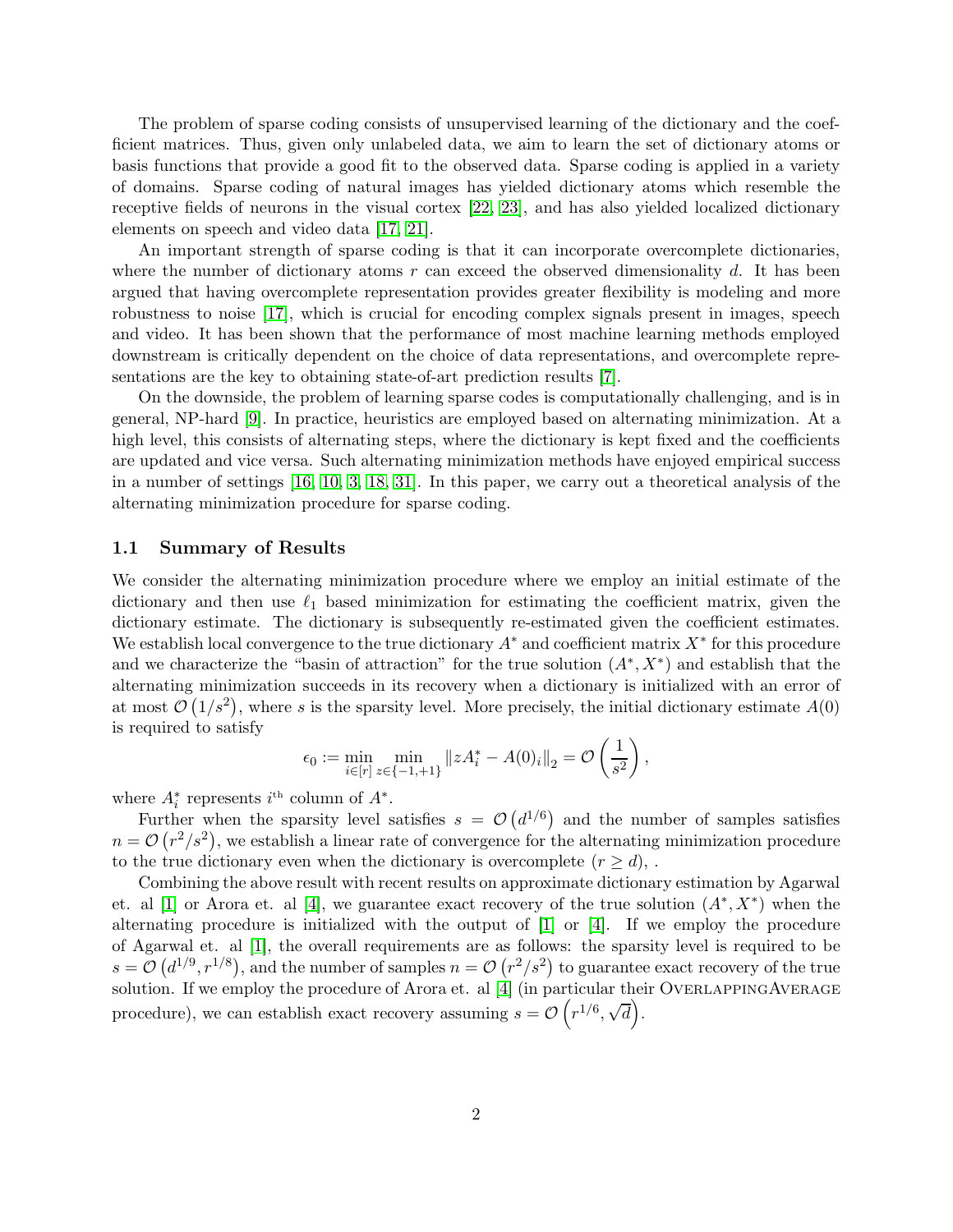### 1.2 Related Work

Analysis of local optima of non-convex programs for sparse coding: Gribonval and Schnass [\[13\]](#page-10-7), Geng et al. [\[12\]](#page-10-8) and Jenatton et al. [\[14\]](#page-10-9) carry out a theoretical analysis and study the conditions under which the true solution turns out to be a local optimum of a non-convex optimization problem for dictionary recovery. Gribonval and Schnass [\[13\]](#page-10-7) and Geng et. al [\[12\]](#page-10-8) both consider the noiseless setting, and analyze the following non-convex program

<span id="page-2-0"></span>
$$
\min \|X\|_1 \qquad s.t., \ Y = AX, \ \|A_i\|_2 = 1, \ \forall \ i \in [r]. \tag{1}
$$

Since A and X are both unknown, the constraint  $Y = AX$  is non-convex. It is natural to expect the true solution  $(A^*, X^*)$  to be a local optimum for [\(1\)](#page-2-0) under fairly mild conditions, but this turns out to be non-trivial to establish. The difficulties arise from the non-convexity of the problem and the presence of sign-permutation ambiguity which leads to exponentially many equivalent solutions obtained via sign change and permutation. Gribonval and Schnass [\[13\]](#page-10-7) established that  $(A^*, X^*)$ is a local optimum for  $(1)$ , but limited to the case where the dictionary matrix A is square and hence, did not incorporate the overcomplete setting. Geng et al. [\[12\]](#page-10-8) extend the analysis to the overcomplete setting, and establish that the true solution is a local optimum of [\(1\)](#page-2-0) w.h.p. for incoherent dictionaries, when the number of samples  $n$  and sparsity level  $s$  scale as

$$
n = \Omega\left(\|A\|_2^4 r^3 s\right), \quad s = \mathcal{O}\left(\sqrt{d}\right). \tag{2}
$$

In our setting, where the spectral norm is assumed to be  $||A||_2 < \mu_1 \sqrt{r/d}$ , for some constant  $\mu_1 > 0$ , the sample complexity simplifies as  $n = \Omega(r^5 s/d^2)$ . Jenatton et al. [\[14\]](#page-10-9) consider the noisy setting and analyze the modified non-convex program involving  $\ell_1$  penalty for the coefficient matrix and  $\ell_2$  penalty for the loss in fitting the samples, and establish that the true solution is in the neighborhood of a local optimum of the modified non-convex program w.h.p. when the number of samples scales as  $n = \Omega\left(\|A\|_2^2 r^3 ds^2\right)$ . In our setting, this reduces to  $n = \Omega\left(r^4 s^2\right)$ . There are significant differences of the above works from ours. While these works establish that  $(A^*, X^*)$  is a local optimum of a non-convex program, they do not provide a tractable algorithm to reach this particular solution as opposed to another local optimum. In contrast, we establish guarantees for a simple alternating minimization algorithm and explicitly characterize the "basin of attraction" for the true solution  $(A^*, X^*)$ . This provides precise initialization conditions for the alternating minimization to succeed. Moreover, our sample complexity requirements are much weaker and we require only  $n = \mathcal{O}(r^2/s^2)$  samples for our guarantees to hold.

Alternating minimization for sparse coding: Our analysis in this paper provides a theoretical explanation for the empirical success of alternating minimization, observed in a number of works [\[16,](#page-10-3) [10,](#page-10-4) [3,](#page-10-5) [18,](#page-11-3) [31\]](#page-11-4). These methods are all based on alternating minimization, but differ mostly in how they update the dictionary elements. For instance, Lee et. al. carry out least squares for updating the dictionary [\[16\]](#page-10-3) similar to the the method of optimal directions [\[10\]](#page-10-4), while the K-SVD procedure [\[3\]](#page-10-5), updates the dictionary estimate using a spectral procedure on the residual. However, none of the previous works provide theoretical guarantees on the success of the alternating minimization procedure for sparse coding.

Guaranteed dictionary estimation: Some of the recent works provide theoretical guarantees on the estimation of the true dictionary. Spielman et. al [\[25\]](#page-11-5) establish exact recovery under  $\ell_1$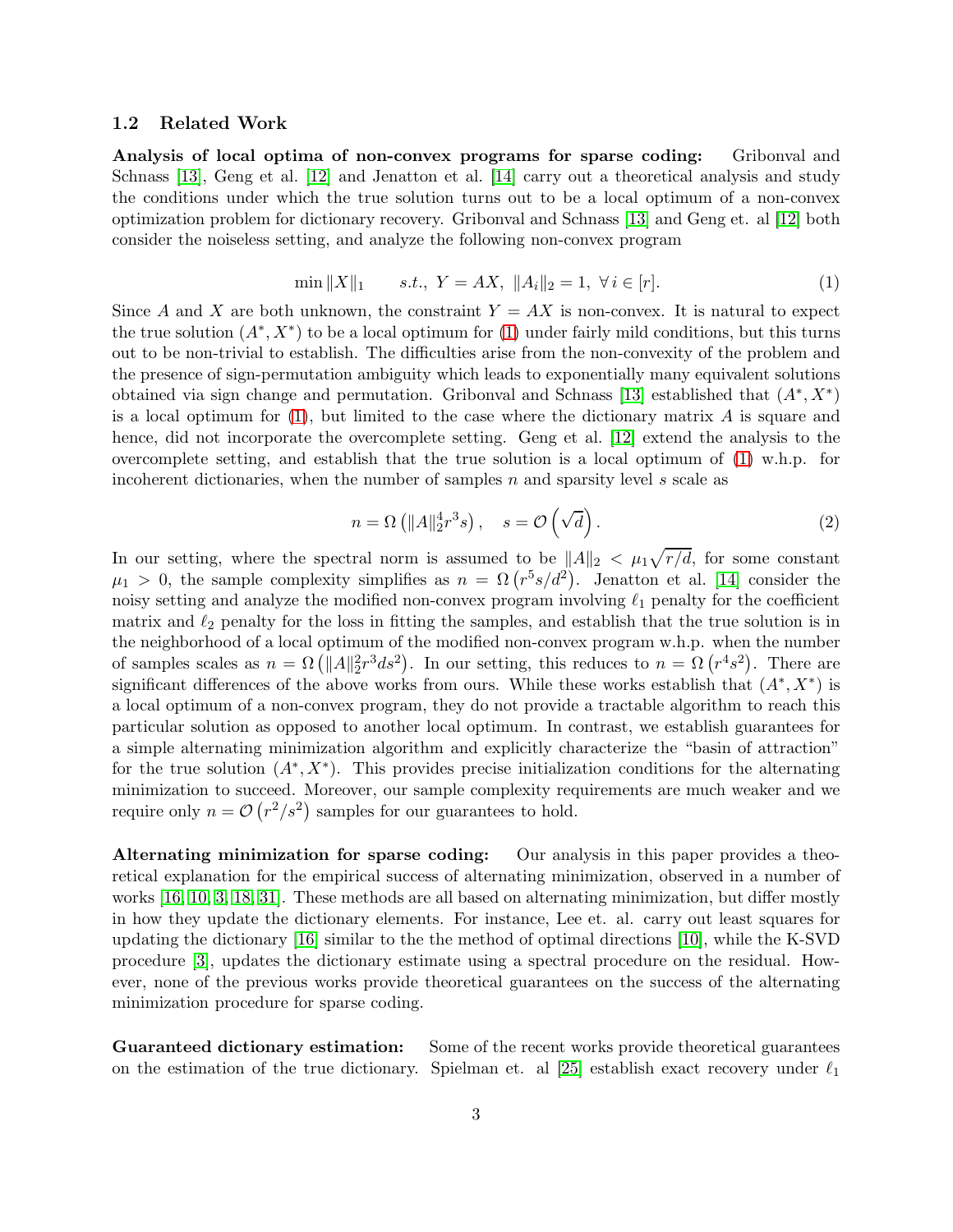based optimization when the true dictionary  $A^*$  is a basis, which rules out the overcomplete setting. Agarwal et. al [\[1\]](#page-9-0) and Arora et. al [\[4\]](#page-10-6) propose methods for approximate dictionary estimation in the overcomplete setting. At a high level, both their methods involve a clustering-based approach for finding samples which share a dictionary element, and then using the subset of samples to estimate a dictionary element. While Arora et. al [\[4\]](#page-10-6) do not explicitly analyze subsequent estimation of the coefficients, Agarwal et. al [\[1\]](#page-9-0) consider the use of Lasso for estimation of coefficients. Agarwal et. al [\[1\]](#page-9-0) establish exact recovery of the true solution  $(A^*, X^*)$  under this "one-shot" procedure, albeit under conditions much stronger than this work. They assume that the non-zero coefficients are Bernoulli  $\{-1, +1\}$  (or more generally discrete), while we have very mild conditions on the non-zero elements in this paper. We can employ the procedures of Agarwal et. al [\[1\]](#page-9-0) or Arora et. al [\[4\]](#page-10-6) for initializing the alternating procedure and we provide overall guarantees in such scenarios here.

Other works on sparse coding: Some of the other recent works are only tangentially related to this paper. For instance, the works [\[28,](#page-11-6) [20,](#page-11-7) [19,](#page-11-8) [26\]](#page-11-9) provide generalization bounds for predictive sparse coding, without computational considerations, which differs from our generative setting here and algorithmic considerations. Parametric dictionary learning is considered in [\[30\]](#page-11-10), where the data is fitted to dictionaries with small coherence. Note that we provide guarantees when the underlying dictionary is incoherent, but do not constrain our method to produce an incoherent dictionary. The problem of sparse coding is also closely related to the problem of blind source separation, and we refer the reader to [\[1\]](#page-9-0) for an extended survey of these works.

**Notation:** Let  $[n] := \{1, 2, ..., n\}$ . For a vector v or a matrix W, we will use the shorthand Supp $(v)$  and Supp $(W)$  to denote the set of non-zero entries of v and W respectively. Let  $||w||_2$ denote the  $\ell_2$  norm of vector w, and similarly for a matrix  $W$ ,  $||W||_2$  denotes its spectral norm. For a matrix X,  $X^i$ ,  $X_i$  and  $X^i_j$  denote the i<sup>th</sup> row, i<sup>th</sup> column and  $(i, j)$ <sup>th</sup> element of X respectively.

# 2 Algorithm

Given an initial estimate of the dictionary, we alternate between two procedures, viz., a sparse recovery step for estimating the coefficients given a dictionary, and a least squares step for a dictionary given the estimates of the coefficients. The details of this approach are presented in Algorithm [1.](#page-4-0)

The sparse recovery step of Algorithm [1](#page-4-0) is based on  $\ell_1$ -regularization, followed by thresholding. The thresholding is required for us to guarantee that the support set of our coefficient estimate  $X(t)$ is a *subset* of the true support with high probability. Once we have an estimate of the coefficients, the dictionary is re-estimated through least squares. The overall algorithmic scheme is popular for dictionary learning, and there are a number of variants of the basic method. For instance, the  $\ell_1$ -regularized problem in step 3 can also be replaced by other robust sparse recovery procedures such as OMP [\[27\]](#page-11-11) or GraDeS [\[11\]](#page-10-10). More generally the exact lasso and least-squares steps may be replaced with other optimization methods for computational efficiency, e.g. [\[15\]](#page-10-11).

### 3 Guarantees

In this section, we provide our local convergence result for alternating minimization and also clearly specify all the required assumptions on  $A^*$  and  $X^*$ . We provide a brief sketch of our proof for each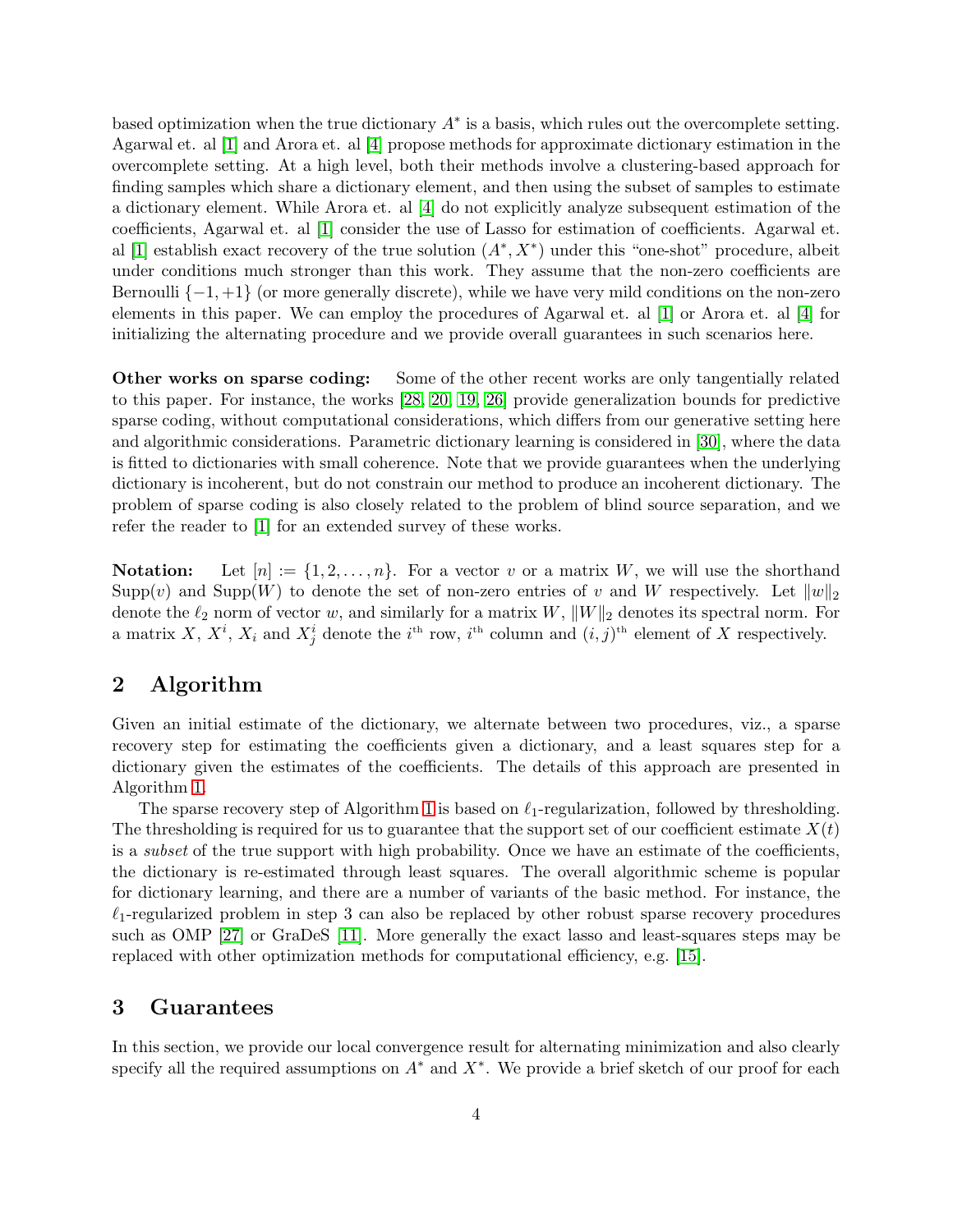### <span id="page-4-0"></span>**Algorithm 1** AltMinDict(Y,  $A(0), \epsilon_0$ ): Alternating minimization for dictionary learning

**Input:** Samples Y, initial dictionary estimate  $A(0)$ , accuracy sequence  $\epsilon_t$  and sparsity level s. Thresholding function  $T_{\rho}(a) = a$  if  $|a| > \rho$  and 0 o.w.

- 1: for iterations  $t = 0, 1, 2, \dots, T 1$  do<br>2: for samples  $i = 1, 2, \dots, n$  do
- for samples  $i = 1, 2, \ldots, n$  do
- 3:  $X(t+1)_i = \arg \min_{x \in \mathbb{R}^r} ||x||_1$  such that,  $||Y_i A(t)x||_2 \le \epsilon_t$ .
- 4: end for
- 5: Threshold:  $X(t + 1) = T_{9s\epsilon_t}(X(t + 1)).$
- 6: Estimate  $A(t + 1) = YX(t + 1)^+$
- 7: Normalize:  $A(t+1)_{i} = \frac{A(t+1)_{i}}{\|A(t+1)_{i}\|}$  $||A(t+1)_i||_2$

```
8: end for
```
Output:  $A(T)$ 

of the steps in Section [3.4.](#page-7-0)

### 3.1 Assumptions

We start by formally describing the assumptions needed for the main recovery result of this paper.

### Assumptions:

- (A1) Incoherent Dictionary Elements: Without loss of generality, assume that all the elements are normalized:  $||A_i^*|| = 1$ , for  $i \in [r]$ . We assume pairwise incoherence condition on the dictionary elements, for some constant  $\mu_0 > 0$ ,  $|\langle A_i^*, A_j^* \rangle| < \frac{\mu_0}{\sqrt{d}}$  $\frac{0}{d}$ .
- (A2) Spectral Condition on Dictionary Elements: The dictionary matrix has bounded spectral norm, for some constant  $\mu_1 > 0$ ,  $||A^*|| < \mu_1 \sqrt{\frac{r}{d}}$ .
- (A3) Non-zero Entries in Coefficient Matrix: We assume that the non-zero entries of  $X^*$ are drawn i.i.d. from a distribution such that  $\mathbb{E}\left[\left(X^{*i}_{j}\right)^{2}\right]=1$ , and satisfy the following a.s.:  $|X^*{}_{j}^i| \leq M, \forall i, j.$
- $(A4)$  Sparse Coefficient Matrix: The columns of coefficient matrix have s non-zero entries which are selected uniformly at random from the set of all s-sized subsets of  $[r]$ , i.e.  $|\text{Supp}(X_i^*)|=s$ ,  $\forall i \in [n]$ . We require s to satisfy  $s < \frac{d^{1/6}}{c_2 u^{1/6}}$  $rac{d^{2/9}}{c_2\mu_1^{1/3}}$ , for some universal constant  $c_2$ .
- (A5) **Sample Complexity:** For some universal constant  $c > 0$  and a given failure parameter  $\delta > 0$ , the number of samples *n* needs to satisfy

$$
n \ge c_3 \max\left(\frac{r^2}{s}, rM^2\right) \log \frac{2r}{\delta}, \quad ,
$$

where  $c_3 > 0$  is a universal constant.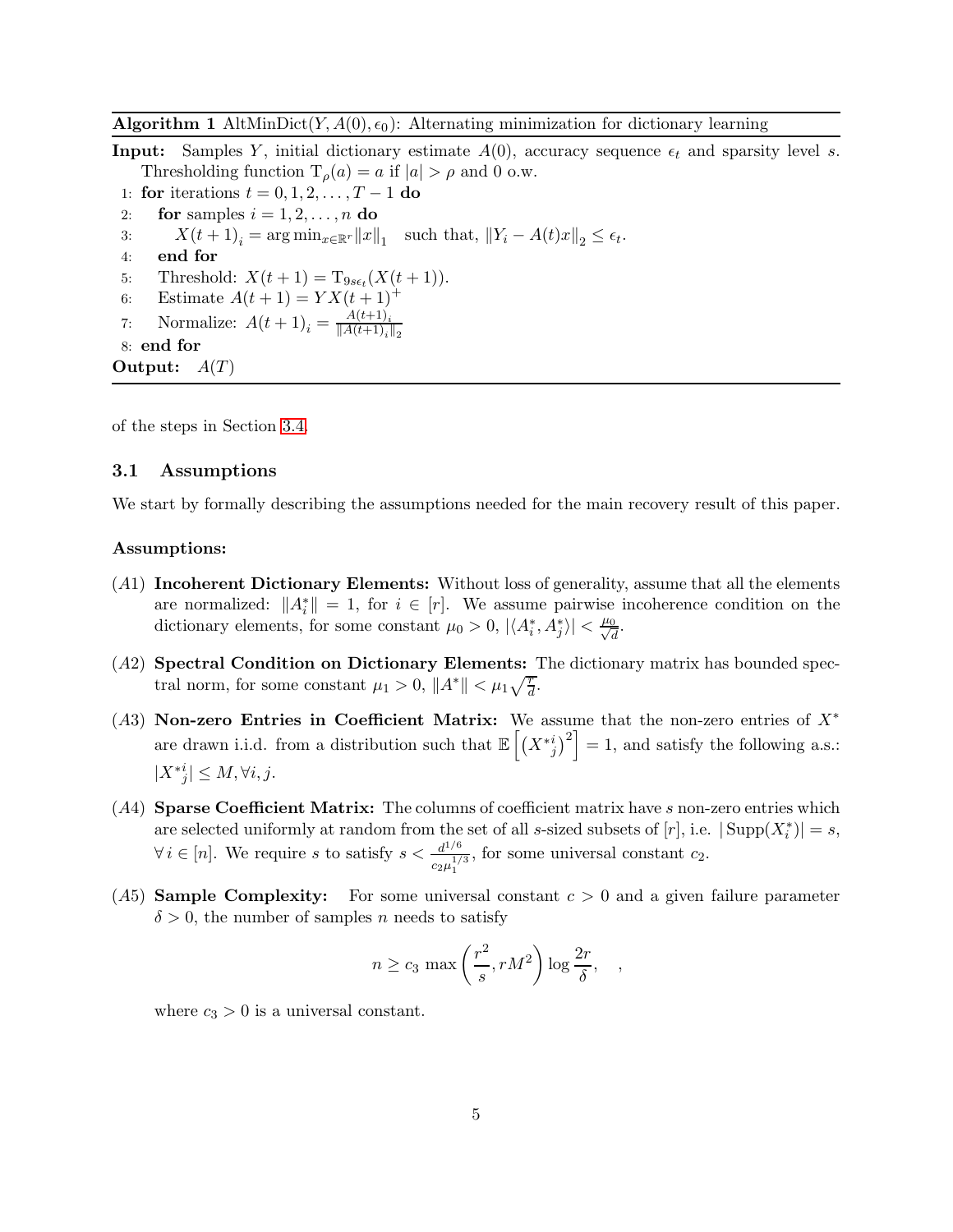(A6) Initial dictionary with guaranteed error bound: We assume that we have access to an initial dictionary estimate  $A(0)$  such that

$$
\epsilon_0 := \min_{i \in [r]} \min_{z \in \{-1, +1\}} ||z A_i^* - A(0)_i||_2 < \frac{1}{2592s^2}.
$$

(A7) Choice of Parameters for Alternating Minimization: Algorithm [1](#page-4-0) uses a sequence of accuracy parameters  $\epsilon_0 = 1/2592s^2$  and

<span id="page-5-0"></span>
$$
\epsilon_{t+1} = \frac{25050\mu_1 s^3}{\sqrt{d}} \epsilon_t.
$$
\n
$$
(3)
$$

Assumption (A1) on normalization of dictionary elements is without loss of generality since we can always rescale the dictionary elements and the corresponding coefficients and obtain the same observations. However, the incoherence assumption is crucial in establishing our guarantees. In particular, incoherence also leads to a bound on the restricted isometry property (RIP) constant [\[24\]](#page-11-12); see Lemma [A.2](#page-15-0) in Appendix [A.2.](#page-15-1) The assumption (A2) provides a bound on the spectral norm of  $A^*$ . Note that the incoherence and spectral assumptions are satisfied with high probability (w.h.p.) when the dictionary elements are randomly drawn from a mean-zero sub-gaussian distribution.

Assumption (A3) imposes some natural constraints on the non-zero entries of  $X^*$ . Assumption(A4) on sparsity in the coefficient matrix is crucial for identifiability of the dictionary learning problem.

Assumption  $(A5)$  provides a bound on sample complexity. Assumption  $(A6)$  specifies the accuracy of the initial estimate required by Algorithm [1.](#page-4-0) Recent works [\[5,](#page-10-12) [2\]](#page-10-13) provide provable ways of obtaining such an estimate. Please see Section [3.3](#page-6-0) for more details.

Assumption (A7) specifies the choice of accuracy parameters used by alternating method in Algorithm [1.](#page-4-0) Due to Assumption (A3) on sparsity level s, we have that  $\frac{25050\mu_1 s^3}{\sqrt{3}}$  $\frac{\partial u \mu_1 s^{\circ}}{\sqrt{d}}$  < 1 and the accuracy parameters in [\(3\)](#page-5-0) form a decreasing sequence. This implies that in Algorithm [1,](#page-4-0) the accuracy constraint becomes more stringent with the iterations of the alternating method.

### 3.2 Guarantees for Alternating Minimization

We now prove a local convergence result for alternating minimization. We assume that we have access to a good initial estimate of the dictionary:

<span id="page-5-1"></span>**Theorem 3.1** (Local linear convergence). Under assumptions  $(A1)-(A7)$ , with probability at least  $1-2\delta$  the iterate  $A(t)$  of Algorithm [1](#page-4-0) satisfies the following for all  $t \geq 1$ :

$$
\min_{z \in \{-1,1\}} \|zA_i(t) - A_i^*\|_2 \le \epsilon_t, 1 \le i \le r.
$$

Remarks: Note that we have a sign ambiguity in recovery of the dictionary elements, since we can exchange the signs of the dictionary elements and the coefficients to obtain the same observations.

Theorem [3.1](#page-5-1) guarantees that we can recover the dictionary  $A^*$  to an arbitrary precision  $\epsilon$  (based on the number of iterations T of Algorithm [1](#page-4-0)), given  $n = \mathcal{O}(r^2)$  samples. We contrast this with the results of [\[5\]](#page-10-12), who also provide recovery guarantees to an arbitrary accuracy  $\epsilon$ , but only if the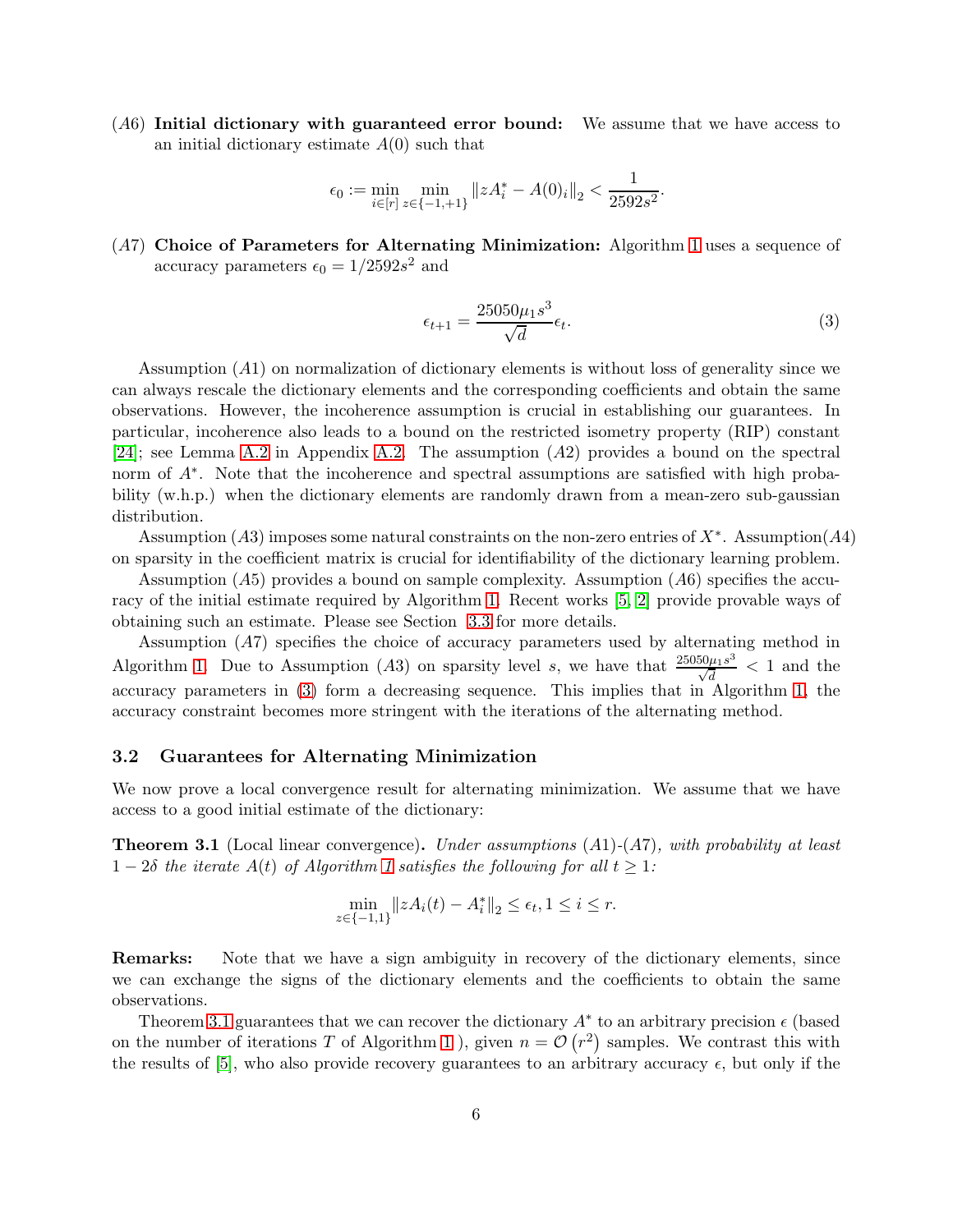number of samples is allowed to increase as  $\mathcal{O}(r/\epsilon^2)$ . For instance, guaranteeing an error of  $\mathcal{O}(1/r)$ requires a sample complexity of  $\mathcal{O}(r^3)$  in their scheme.

The consequences of Theorem [3.1](#page-5-1) are powerful combined with our Assumption  $(A4)$  and the recurrence [3](#page-5-0) (since  $(A4)$  ensures that  $\epsilon_t$  forms a decreasing sequence). In particular, it is implied that with high probability we obtain,

$$
\min_{z \in \{-1,1\}} \|zA(t)_i - A^*\|_2 \le \|A(0) - A^*\|_2 2^{-t}.
$$

Given the above bound, we need at most  $\mathcal{O}(\log_2 \frac{\epsilon_0}{\epsilon})$  $\frac{\partial}{\partial \epsilon}$  in order to ensure  $||zA(T)_i - A^*i||_2 \leq \epsilon$ for all the dictionary elements  $i = 1, 2, \ldots, r$ . In the convex optimization parlance, the result demonstrates a local linear convergence of Algorithm [1](#page-4-0) to the globally optimal solution under an initialization condition. Another way of interpreting our result is that the global optimum has a basin of attraction of size  $\mathcal{O}(1/s^2)$  for our alternating minimization procedure under these assumptions (since we require  $\epsilon_0 \leq \mathcal{O}(1/s^2)$ ).

We also recall that the lasso step in Algorithm [1](#page-4-0) can be replaced with a different robust sparse recovery procedure, with qualitatively similar results.

### <span id="page-6-0"></span>3.3 Using Local Convergence for Complete Recovery

In the above section, we showed a local convergence result for Algorithm [1.](#page-4-0) In particular, Assumption (A6) requires that the initial dictionary estimate be at most  $\mathcal{O}\left(\frac{1}{s^2}\right)$  $\frac{1}{s^2}$ ) away from  $A^*$ . In this section, we use the recent result of  $[2]$  to get rid of Assumption  $(A6)$  and obtain a full recovery result for the sparsely-used dictionary problem with assumptions only on the model parameters. In order to state the main result of [\[2\]](#page-10-13), we state the following assumptions:

- (B3) Non-zero Entries in Coefficient Matrix: We assume that the non-zero entries of  $X^*$ are drawn i.i.d. from a distribution such that  $\mathbb{E}\left[\left(X^{*i}_{j}\right)^{2}\right]=1$ , and satisfy the following a.s.:  $m \leq |X^*_{j}| \leq M, \forall i, j.$
- (B4) **Sparse Coefficient Matrix:** The columns of coefficient matrix have bounded number of non-zero entries s which are selected randomly, i.e.

$$
|\operatorname{Supp}(x_i)| = s, \quad \forall \, i \in [n]. \tag{4}
$$

We require s to be

$$
s<\min\left(\frac{r^{1/8}}{c_1}\left(\frac{m}{M}\right)^{1/4},\frac{d^{1/9}}{c_2\mu_1^{2/9}}\left(\frac{m}{M}\right)^{4/9}\right),
$$

for universal constants  $c_1, c_2 > 0$ . Constants m, M are as specified above.

(B5) **Sample Complexity:** Given universal constants  $c_1, c_2 > 0$ , choose  $\delta > 0$  and the number of samples  $n$  such that

$$
n := n(d, r, s, \delta) = c_1 \max \left( \frac{r s^8}{c_2} \log \frac{d}{\delta}, r M^2 \log \frac{2r}{\delta} \right).
$$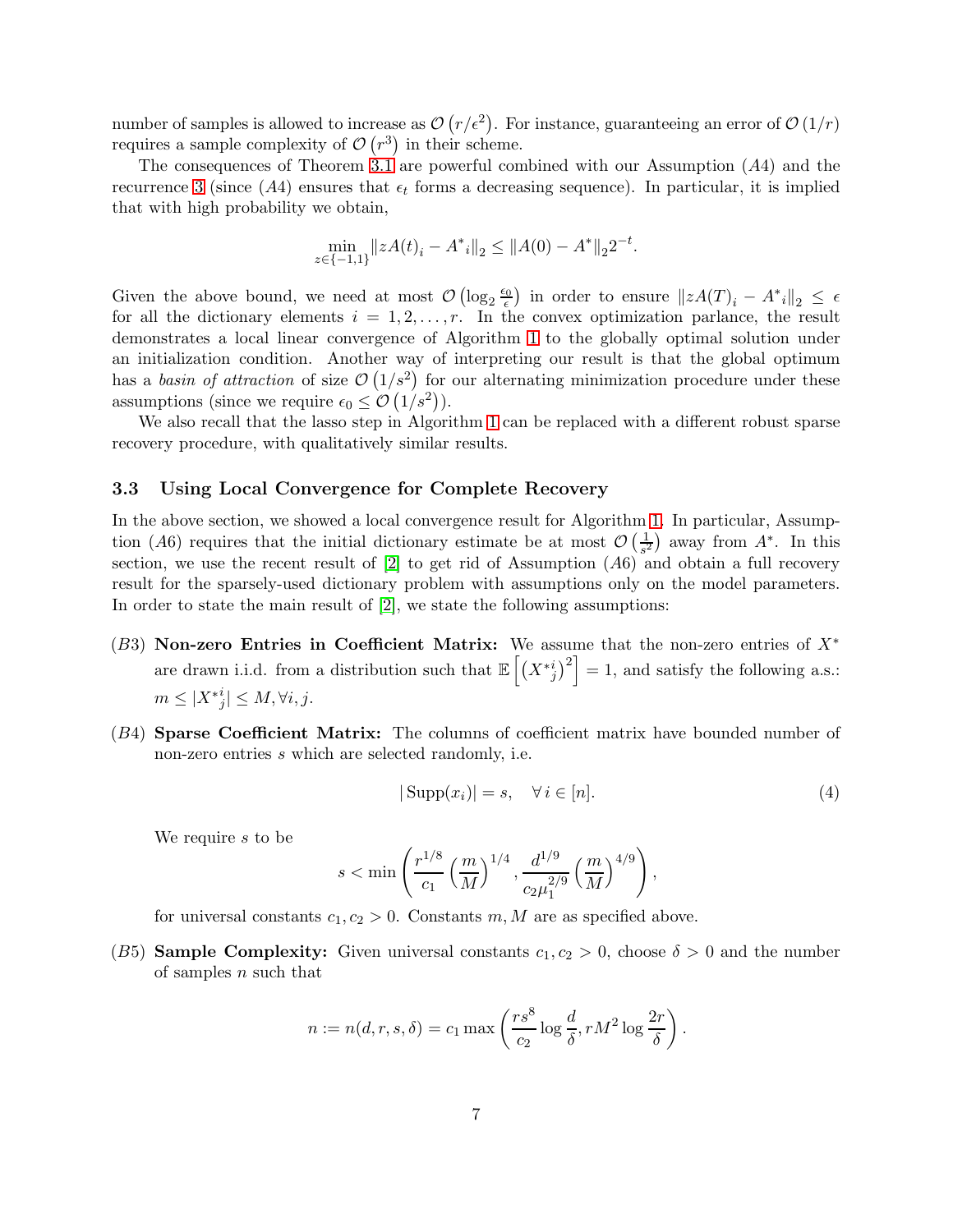**Theorem 3.2** (Specialization of Theorem 2.1 from [\[2\]](#page-10-13)). Under assumptions  $(A1) - (A2)$ ,  $(B3) (B5)$  and  $(A7)$ , there exists an algorithm which given Y outputs  $A(0)$ , such that Assumption  $(A6)$ holds with probability greater than  $1 - 2n^2\delta$ .

The restatement follows by setting  $\alpha = s^{-9/2}$  in that result which ensures that the error in the initialization is at most  $1/s^2$  as required by Assumption (A6). Combining the above theorem with Theorem [3.1](#page-5-1) gives the following powerful corollary.

<span id="page-7-1"></span>Corollary 3.1. Suppose assumptions  $(A1) - (A5), (B3) - (B5)$  and  $(A7)$  hold. If we start Algo-rithm [1](#page-4-0) with the output of Algorithm 1 of [\[2\]](#page-10-13), then the following holds for all  $t \geq 1$ :

$$
\min_{z \in \{-1,1\}} \|zA_i(t) - A_i^*\|_2 \le \epsilon_t, 1 \le i \le r.
$$

Note that the above corollary gives a full recovery results with the only assumptions being those on the model parameters. We also note that the conclusion of Corollary [3.1](#page-7-1) does not crucially rely on initialization specifically by the output of Algorithm 1 of [\[2\]](#page-10-13), and admits any other initialization satisfying Assumption  $(A6)$ . As remarked earlier, the recent work of [\[5\]](#page-10-12) provides an alternative initialization strategy for our alternating minimization procedure. Indeed, under our sample complexity assumption, their OVERLAPPINGAVERAGE method provides a solution with  $\epsilon_0 = \mathcal{O}(s/\sqrt{r})$ assuming  $s = \mathcal{O}\left(\max(r^{2/5}, \sqrt{d})\right)$ . In particular, if  $s = \mathcal{O}(r^{1/6})$ , we obtain the desired initial error of  $1/s^2$  using that algorithm. The sample complexity of the entire procedure remains identical to that in Assumption (A5).

### <span id="page-7-0"></span>3.4 Overview of Proof

In this section we outline the key steps in proving Theorem [3.1.](#page-5-1)

For ease of notation, let us consider just one iteration of Algorithm [1](#page-4-0) and denote  $X(t + 1)$  as X,  $A(t+1)$  as A and  $A(t)$  as A. Then we have the least-squares update

$$
A - A^* = YX^+ - A^*
$$
  
=  $A^*X^*X^+ - A^*XX^+ = A^*\triangle XX^+,$ 

where  $\triangle X = X^* - X$ . This means that we can understand the error in dictionary recovery by the error in the least squares operator  $\triangle XX^+$ . In particular, we can further expand the error in a column p as

$$
A_{p} - A_{p}^{*} = A_{p}^{*} (\triangle X X^{+})_{p}^{p} + A_{p}^{*} (\triangle X X^{+})_{p}^{p},
$$

where the notation  $\mathcal P$  represents the collection of all indices apart from p. Hence we see two sources of error in our dictionary estimate. The element  $(\triangle X X^+)_p^p$  $_p^p$  causes the rescaling of  $A_p$  relative to  $A^*_{p}$ . However, this is a minor issue since the renormalization would correct it.

More serious is the contribution from the off-diagonal terms  $(\triangle X X^+)_\Lambda^p$  $\bigvee^p_{p}$ , which corrupt our estimate  $A_p$  with other dictionary elements beyond  $A^*_{p}$ . Indeed, a crucial argument in our proof is controlling the contribution of these terms at an appropriately small level. In order to do that, we start by controlling the magnitude of  $\triangle X$ .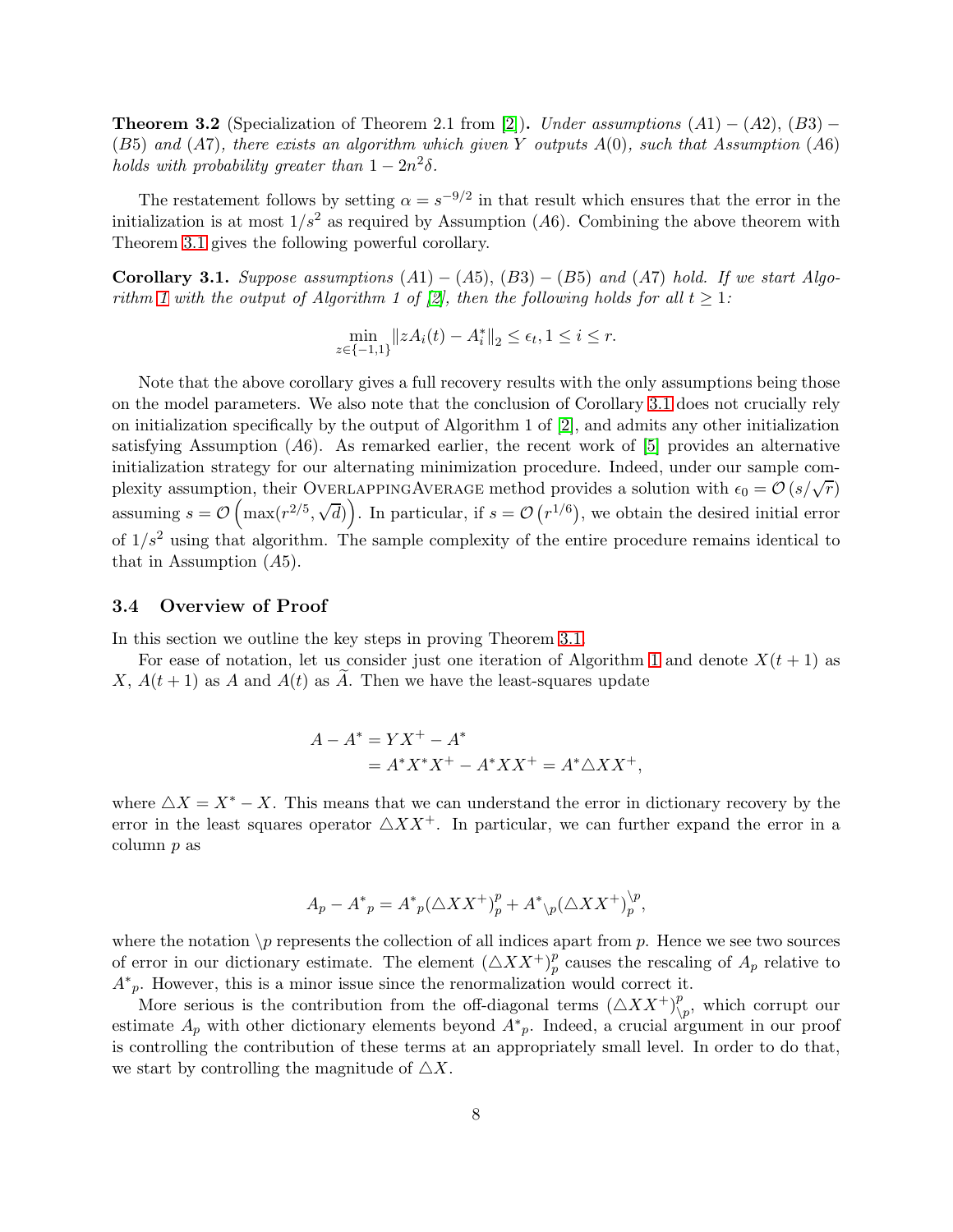<span id="page-8-0"></span>

Figure 1: (a): Average error after each alternating minimization step of Algorithm [1](#page-4-0) on log-scale. (b): Average error after the initialization procedure (Algorithm 1 of [\[2\]](#page-10-13)) and after 5 alternating minimization steps of Algorithm [1.](#page-4-0) (c): Sample complexity requirement of the alternating minimization algorithm. For ease of experiments, we initialize the dictionary using a random perturbation of the true dictionary rather than using Algorithm 1 of [\[2\]](#page-10-13) which should in fact give better initial point with smaller error.

<span id="page-8-1"></span>**Lemma 3.1** (Error in sparse recovery). Let  $\triangle X := X(t) - X^*$ . Assume that  $2\mu_0 s/\sqrt{d} \leq 0.1$  and  $\sqrt{s\epsilon_t} \leq 0.1$  Then, we have  $\text{Supp}(\triangle X) \subseteq \text{Supp}(X^*)$  and the error bound  $\|\triangle X\|_{\infty} \leq 9s\epsilon_t$ .

This lemma is very useful in our error analysis, since we establish that any matrix  $W$  satisfying  $\mathrm{Supp}(W) \subseteq \mathrm{Supp}(X^*)$  has a good bound on its spectral norm (even if the entries depend on  $A^*, X^*$ ).

<span id="page-8-2"></span>**Lemma 3.2.** With probability at least  $1 - r \exp\left(-\frac{C_n}{r}\right)$ , for every  $r \times n$  matrix W s.t.  $\text{Supp}(W) \subseteq$  $\mathrm{Supp}(X^*),$  we have

$$
\|W\|_2\leq 2\|W\|_\infty \sqrt{\frac{s^2n}{r}}.
$$

A particular consequence of this lemma is that it guarantees the invertibility of the matrix  $XX^{\top}$ , so that the pseudo-inverse  $X^+$  is well-defined for subsequent least squares updates. Next, we present the most crucial step which is controlling the off-diagonal terms  $(\triangle X X^+)^p$  $\bigvee^p p$ .

<span id="page-8-3"></span>**Lemma 3.3** (Off-diagonal error bound). With probability at least  $1-r \exp\left(-\frac{Cn}{rM^2}\right) - r \exp\left(-Cns/r^2\right)$ , we have uniformly for every  $p \in [r]$  and every  $\triangle X$  such that  $\|\triangle X\|_{\infty} < \frac{1}{288s}$ .

$$
\left\|\left(\triangle X X^+\right)^{ \backslash p }_{ p }\right\|_2=\left\|\left(X^* X^+\right)^{ \backslash p }_{ p }\right\|_2\le \frac{1968 s^2\left\|\triangle X\right\|_{ \infty }}{\sqrt{r}}.
$$

The lemma uses the earlier two lemmas along with some other auxilliary results. Given these lemmas, the proof of the main theorem follows with some algebra. Specifically, for any unit vector w such that  $w \perp A^*_{p}$ , we can bound the normalized inner product  $\langle w, A_p \rangle / ||A_p||_2$  which suffices to obtain the result of the theorem.

# 4 Experiments

Alternating minimization/descent approaches have been widely used for dictionary learning and several existing works show effectiveness of these methods on real-world/synthetic datasets [\[6,](#page-10-14) [26\]](#page-11-9). Hence, instead of replicating those results, in this section we focus on illustrating the following three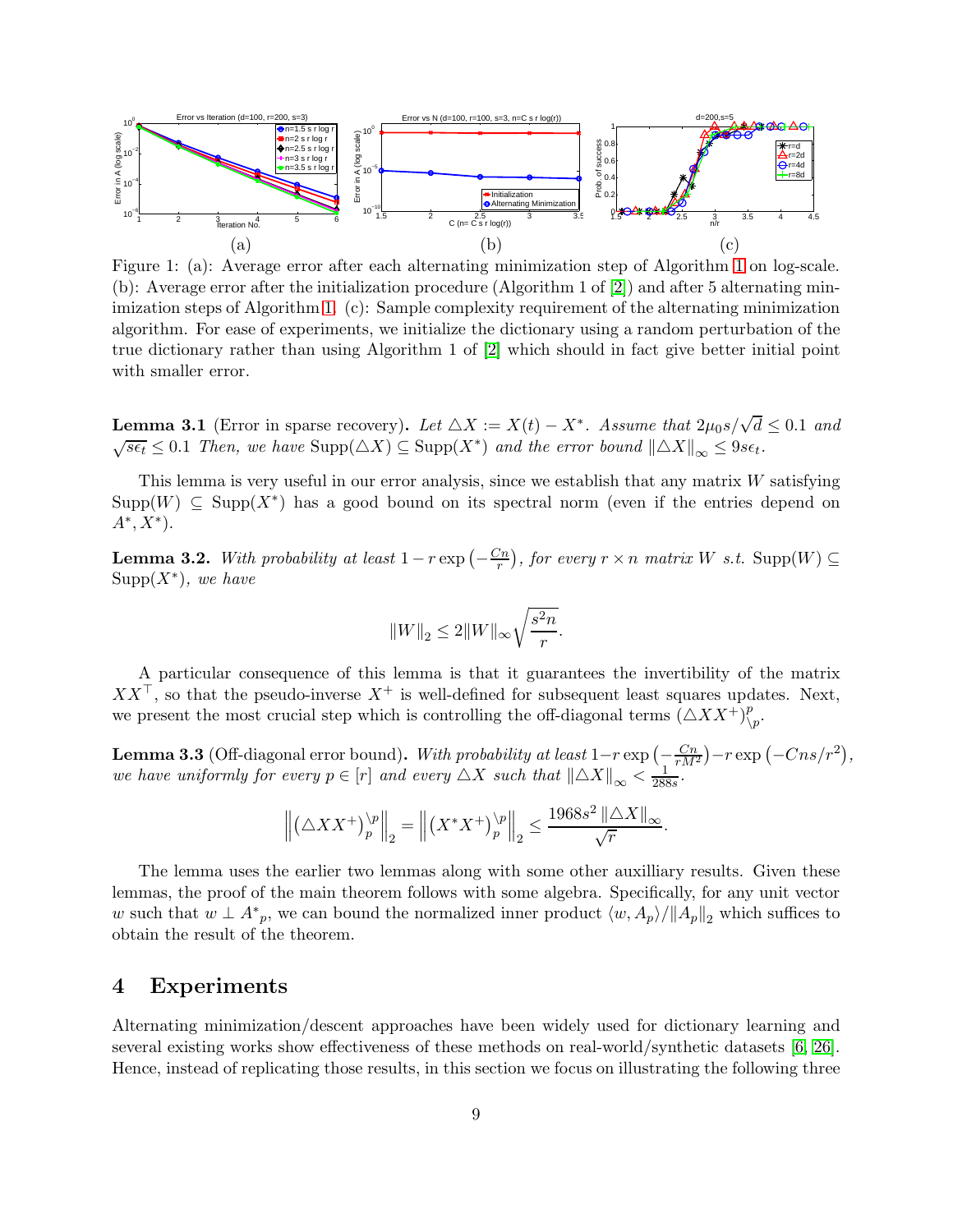key properties of our algorithms via experiments in a controlled setting: a) Advantage of alternating minimization over one-shot initialization, b) linear convergence of alternating minimization, c) sample complexity of alternating minimization.

Data generation model: Each entry of the dictionary matrix A is chosen i.i.d. from  $\mathcal{N}(0, 1/\sqrt{d})$ . Note that, random Gaussian matrices are known to satisfy incoherence and the spectral norm bound  $[29]$ . The support of each column of X was chosen independently and uniformly from the set of all s-subsets of  $[r]$ . Similarly, each non-zero element of X was chosen independently from the uniform distribution on  $[-2, -1] \cup [1, 2]$ . We use the GraDeS algorithm of [\[11\]](#page-10-10) to solve the sparse recovery step, as it is faster than lasso. We measure error in the recovery of dictionary by  $error(A) = max_i$ <sup>7</sup>  $1 - \frac{\langle A_i, A_i^* \rangle^2}{\|A_i\|_2^2 \|A_i^*|}$  $\frac{\langle A_i, A_i \rangle}{\|A_i\|_2^2 \|A_i^*\|_2^2}$ . The first two plots are for a typical run and the third plot averages over 10 runs. The implementation is in Matlab.

**Linear convergence**: In the first set of experiments, we fixed  $d = 100$ ,  $r = 200$  and measured error after each step of our algorithm for increasing values of n. Figure [1](#page-8-0) (a) plots error observed after each iteration of alternating minimization; the first data point refers to the error incurred by the initialization method (Algorithm 1 of [\[2\]](#page-10-13)). As expected due to Theorem [3.1,](#page-5-1) we observe a geometric decay in the error.

One-shot vs iterative algorithm: It is conceivable that a good initialization procedure itself is sufficient to obtain an estimate of the dictionary upto reasonable accuracy, without recourse to the alternating minimization procedure of Algorithm [1.](#page-4-0) Figure [1\(](#page-8-0)b) shows that this is not the case. The figure plots the error in recovery vs the number of samples used for both Algorithm 1 of Agarwal et al. [\[1\]](#page-9-0) and Algorithm [1.](#page-4-0) It is clear that the recovery error of the alternating minimization procedure is significantly smaller than that of the initialization procedure. For example, for  $n = 2.5sr \log r$ with  $s = 3, r = 200, d = 100$ , initialization incurs error of .56 while alternating minimization incurs error of 10<sup>-6</sup>. Note however that the recovery accuracy of the initialization procedure is non-trivial and also crucial to the success of alternating minimization- a random vector in  $\mathbb{R}^d$  would give an error of  $1 - \frac{1}{d} = 0.99$  (since the inner product is concentrated around  $1/\sqrt{d}$ ), where as the error after initialization procedure is  $\approx 0.55$ .

Sample complexity: Finally, we study sample complexity requirement of the alternating minimization algorithm which is  $n = \mathcal{O}(r^2 \log r)$  according to Theorem [3.1,](#page-5-1) assuming good enough initialization. Figure [1\(](#page-8-0)c) suggests that in fact only  $\mathcal{O}(r)$  samples are sufficient for success of alternating minimization. The figure plots the probability of success with respect to  $\frac{n}{r}$  for various values of  $r$ . A trial is said to succeed if at the end of 25 iterations, the error is smaller than 10−<sup>6</sup> . Since we focus only on the sample complexity of alternating minimization, we use a faster initialization procedure: we initialize the dictionary by randomly perturbing the true dictionary as  $A(0) = A^* + Z$ , where each element of Z is an  $\mathcal{N}(0, 0.5/\sqrt{d})$  random variable. Figure [1](#page-8-0) (c) shows that the success probability transitions at nearly the same value for various values of  $r$ , suggesting that the sample complexity of the alternating minimization procedure in this regime of  $r = \mathcal{O}(d)$ is just  $O(r)$ .

# <span id="page-9-0"></span>References

[1] A. Agarwal, A. Anandkumar, and P. Netrapalli. Exact Recovery of Sparsely Used Overcomplete Dictionaries. ArXiv 1309.1952, Sept. 2013.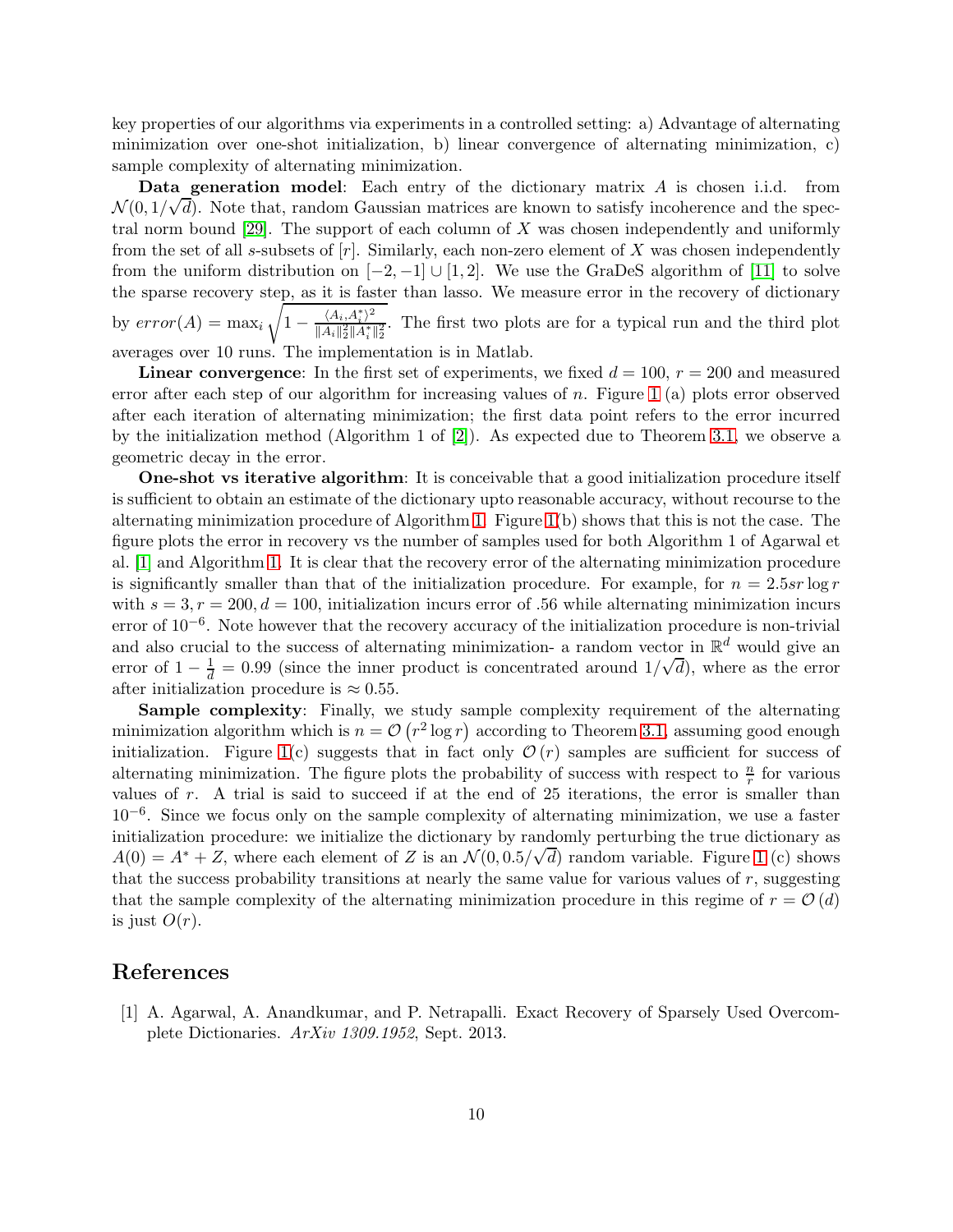- <span id="page-10-13"></span><span id="page-10-5"></span>[2] A. Agarwal, A. Anandkumar, and P. Netrapalli. Exact recovery of sparsely used overcomplete dictionaries. arXiv preprint arXiv:1309.1952, 2013.
- [3] M. Aharon, M. Elad, and A. Bruckstein. K-svd: An algorithm for designing overcomplete dictionaries for sparse representation. *Signal Processing, IEEE Transactions on*, 54(11):4311– 4322, 2006.
- <span id="page-10-12"></span><span id="page-10-6"></span>[4] S. Arora, R. Ge, Y. Halpern, D. M. Mimno, A. Moitra, D. Sontag, Y. Wu, and M. Zhu. A practical algorithm for topic modeling with provable guarantees. ArXiv 1212.4777, 2012.
- <span id="page-10-14"></span>[5] S. Arora, R. Ge, and A. Moitra. New Algorithms for Learning Incoherent and Overcomplete Dictionaries. ArXiv e-prints, Aug. 2013.
- <span id="page-10-1"></span>[6] K. Balasubramanian, K. Yu, and G. Lebanon. Smooth sparse coding via marginal regression for learning sparse representations. In ICML, 2013.
- <span id="page-10-15"></span>[7] Y. Bengio, A. Courville, and P. Vincent. Unsupervised feature learning and deep learning: A review and new perspectives. arXiv preprint arXiv:1206.5538, 2012.
- <span id="page-10-2"></span>[8] E. J. Candes. The restricted isometry property and its implications for compressed sensing. Comptes Rendus Mathematique, 346(910):589 – 592, 2008.
- <span id="page-10-4"></span>[9] G. Davis. Adaptive nonlinear approximations. PhD thesis, New York University, 1994.
- [10] K. Engan, S. O. Aase, and J. Hakon Husoy. Method of optimal directions for frame design. In Acoustics, Speech, and Signal Processing, 1999. Proceedings., 1999 IEEE International Conference on, volume 5, pages 2443–2446. IEEE, 1999.
- <span id="page-10-10"></span><span id="page-10-8"></span>[11] R. Garg and R. Khandekar. Gradient descent with sparsification: an iterative algorithm for sparse recovery with restricted isometry property. In ICML, 2009.
- [12] Q. Geng, H. Wang, and J. Wright. On the local correctness of  $\ell_1$  minimization for dictionary learning. arXiv preprint arXiv:1101:5672, 2011. Preprint, URL:http://arxiv.org/abs/1101.5672.
- <span id="page-10-7"></span>[13] R. Gribonval and K. Schnass. Dictionary identificationsparse matrix-factorization via. Information Theory, IEEE Transactions on, 56(7):3523–3539, 2010.
- <span id="page-10-11"></span><span id="page-10-9"></span>[14] R. Jenatton, R. Gribonval, and F. Bach. Local stability and robustness of sparse dictionary learning in the presence of noise. arXiv preprint arXiv:1210.0685, 2012.
- [15] R. Jenatton, J. Mairal, F. R. Bach, and G. R. Obozinski. Proximal methods for sparse hierarchical dictionary learning. In Proceedings of the 27th International Conference on Machine Learning (ICML-10), pages 487–494, 2010.
- <span id="page-10-3"></span>[16] H. Lee, A. Battle, R. Raina, and A. Ng. Efficient sparse coding algorithms. In Advances in neural information processing systems, pages 801–808, 2006.
- <span id="page-10-0"></span>[17] M. S. Lewicki and T. J. Sejnowski. Learning overcomplete representations. Neural computation, 12(2):337–365, 2000.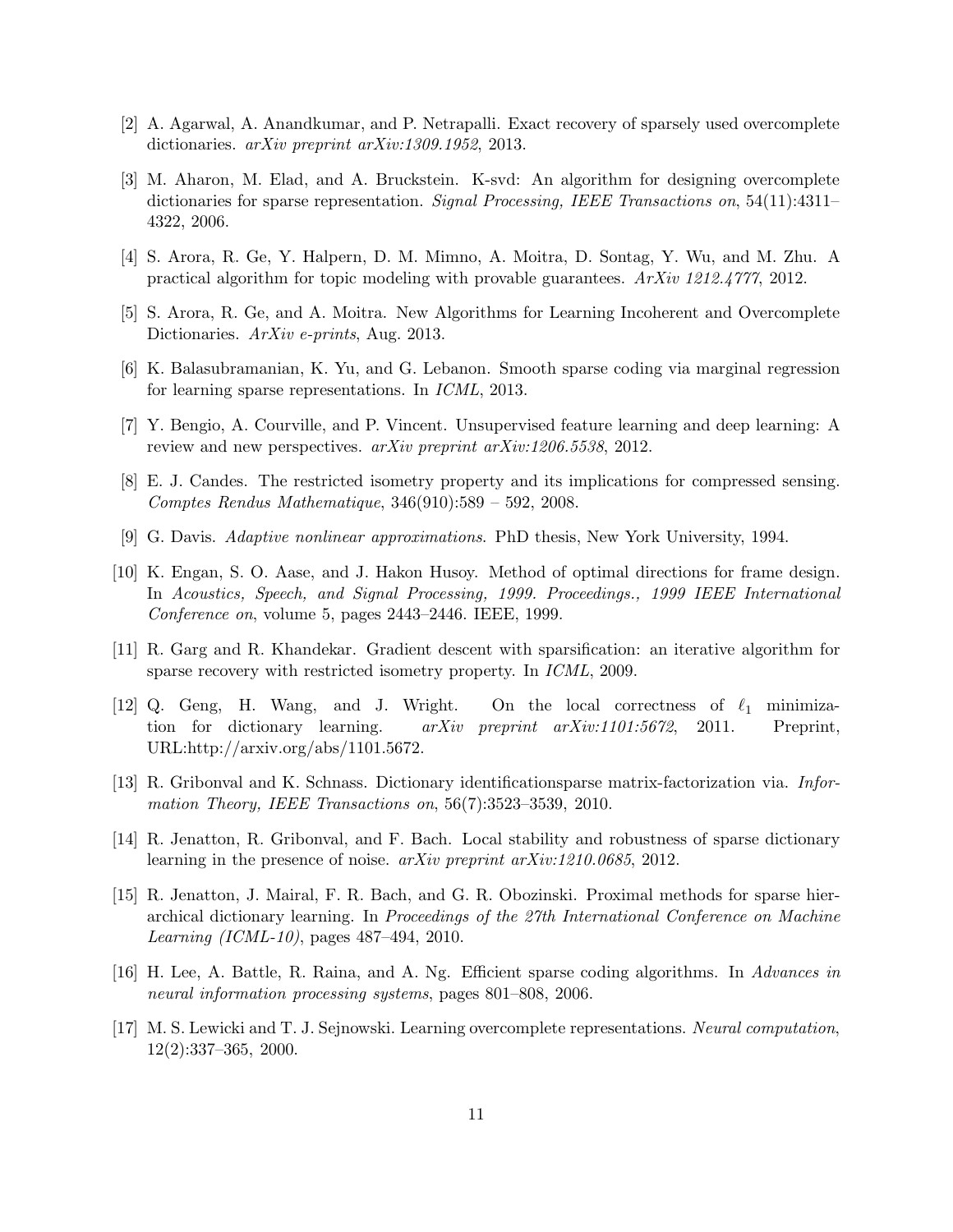- <span id="page-11-3"></span>[18] J. Mairal, F. Bach, J. Ponce, G. Sapiro, and A. Zisserman. Discriminative learned dictionaries for local image analysis. In Computer Vision and Pattern Recognition, 2008. CVPR 2008. IEEE Conference on, pages 1–8. IEEE, 2008.
- <span id="page-11-8"></span><span id="page-11-7"></span>[19] A. Maurer, M. Pontil, and B. Romera-Paredes. Sparse coding for multitask and transfer learning. arXiv preprint arXiv:1209.0738, 2012.
- [20] N. Mehta and A. G. Gray. Sparsity-based generalization bounds for predictive sparse coding. In Proceedings of the 30th International Conference on Machine Learning (ICML-13), pages 36–44, 2013.
- <span id="page-11-2"></span><span id="page-11-0"></span>[21] B. A. Olshausen. Sparse coding of time-varying natural images. In Proc. of the Int. Conf. on Independent Component Analysis and Blind Source Separation, pages 603–608. Citeseer, 2000.
- <span id="page-11-1"></span>[22] B. A. Olshausen et al. Emergence of simple-cell receptive field properties by learning a sparse code for natural images. Nature, 381(6583):607–609, 1996.
- <span id="page-11-12"></span>[23] B. A. Olshausen and D. J. Field. Sparse coding with an overcomplete basis set: A strategy employed by v1? *Vision research*, 37(23):3311-3325, 1997.
- <span id="page-11-5"></span>[24] H. Rauhut. Compressive sensing, structured random matrices and recovery of functions in high dimensions. In *Oberwolfach Reports*, volume 7, pages 1990–1993, 2010.
- <span id="page-11-9"></span>[25] D. A. Spielman, H. Wang, and J. Wright. Exact recovery of sparsely-used dictionaries. In Proc. of Conf. on Learning Theory, 2012.
- <span id="page-11-11"></span>[26] J. J. Thiagarajan, K. N. Ramamurthy, and A. Spanias. Learning stable multilevel dictionaries for sparse representation of images. ArXiv 1303.0448, 2013.
- <span id="page-11-6"></span>[27] J. Tropp and A. Gilbert. Signal recovery from random measurements via orthogonal matching pursuit. Information Theory, IEEE Transactions on, 53(12):4655–4666, 2007.
- <span id="page-11-13"></span>[28] D. Vainsencher, S. Mannor, and A. M. Bruckstein. The sample complexity of dictionary learning. The Journal of Machine Learning Research, 12:3259–3281, 2011.
- <span id="page-11-10"></span>[29] R. Vershynin. Introduction to the non-asymptotic analysis of random matrices.  $arXiv$  preprint arXiv:1011.3027, 2010.
- [30] M. Yaghoobi, L. Daudet, and M. E. Davies. Parametric dictionary design for sparse coding. Signal Processing, IEEE Transactions on, 57(12):4800–4810, 2009.
- <span id="page-11-4"></span>[31] J. Yang, J. Wright, T. S. Huang, and Y. Ma. Image super-resolution via sparse representation. Image Processing, IEEE Transactions on, 19(11):2861–2873, 2010.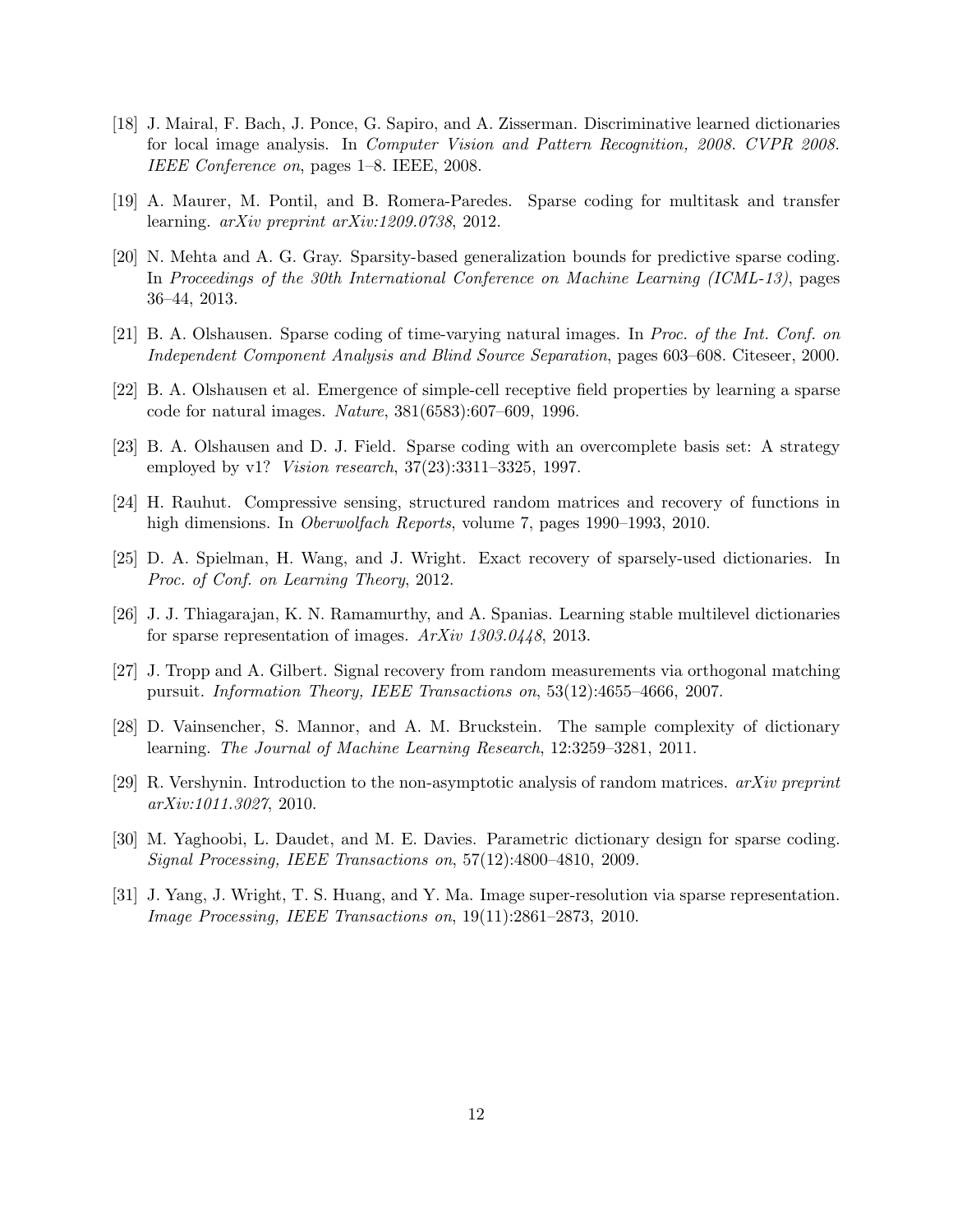# A Proofs for alternating minimization

In this section, we will present our proof for the results on alternating minimization. We present the proofs for Theorem [3.1](#page-5-1) and the other main lemmas in Section [A.2.](#page-15-1) In Section [A.3,](#page-19-0) we present the auxiliary lemmas and their proofs.

### A.1 Proof of Theorem [3.1](#page-5-1)

We start by proving Theorem [3.1](#page-5-1) using the statements of some auxilliary lemmas. The lemmas will be proved after the theorem.

We do the following notational simplification: for any iteration t, we denote  $A(t)$  as  $\widetilde{A}$  and  $A(t+1)$  as A. Similarly we denote  $X(t)$  and  $X(t+1)$  as X and X respectively. Then the goal is to show that A is closer to  $A^*$  than A. For the purposes of our analysis, we will find it more convenient to directly work with dot products instead of  $\ell_2$ -distances (and hence avoid sign ambiguities). With this motivation, we define the following notion of distance between two vectors.

**Definition 1.** For any two vectors  $z, w \in \mathbb{R}^d$ , we define the distance between them as follows:

$$
dist(z, w) := \sup_{v \perp w} \frac{\langle v, z \rangle}{\|v\|_2 \|z\|_2} = \sup_{v \perp z} \frac{\langle v, w \rangle}{\|v\|_2 \|w\|_2}.
$$

This definition of distance suffices for our purposes due to the following simple lemma

<span id="page-12-0"></span>**Lemma A.1.** For any two unit vectors  $u, v \in \mathbb{R}^d$ , we have

$$
\min_{z \in \{-1,1\}} \|zu - v\|_2 \le \sqrt{2} dist(u,v) .
$$

**Proof:** The proof is rather straightforward. Suppose that  $\langle u, v \rangle > 0$  so that the minimum happens at  $z = 1$ . The other case is identical. We can easily rewrite

$$
||u - v||_2^2 = (2 - 2\langle u, v \rangle) \le 2(1 - \langle u, v \rangle^2),
$$

where the final inequality follows since  $0 \le \langle u, v \rangle \le 1$ . Writing  $u = \langle u, v \rangle v + v_{\perp}$ , where  $\langle v_{\perp}, v \rangle = 0$ , we see that

$$
1 = ||u||_2^2 = \langle u, v \rangle^2 + ||v_\perp||^2 = \langle u, v \rangle^2 + dist(u, v)^2.
$$

Substituting this into our earlier bound completes the proof.

The distance is naturally extended to matrices for our purposes by applying it columnwise.

**Definition 2.** For any two  $d \times r$  matrices Z and W, we define the distance between them as follows:

$$
dist(Z, W) := \sup_{p \in [r]} dist(Z_p, W_p).
$$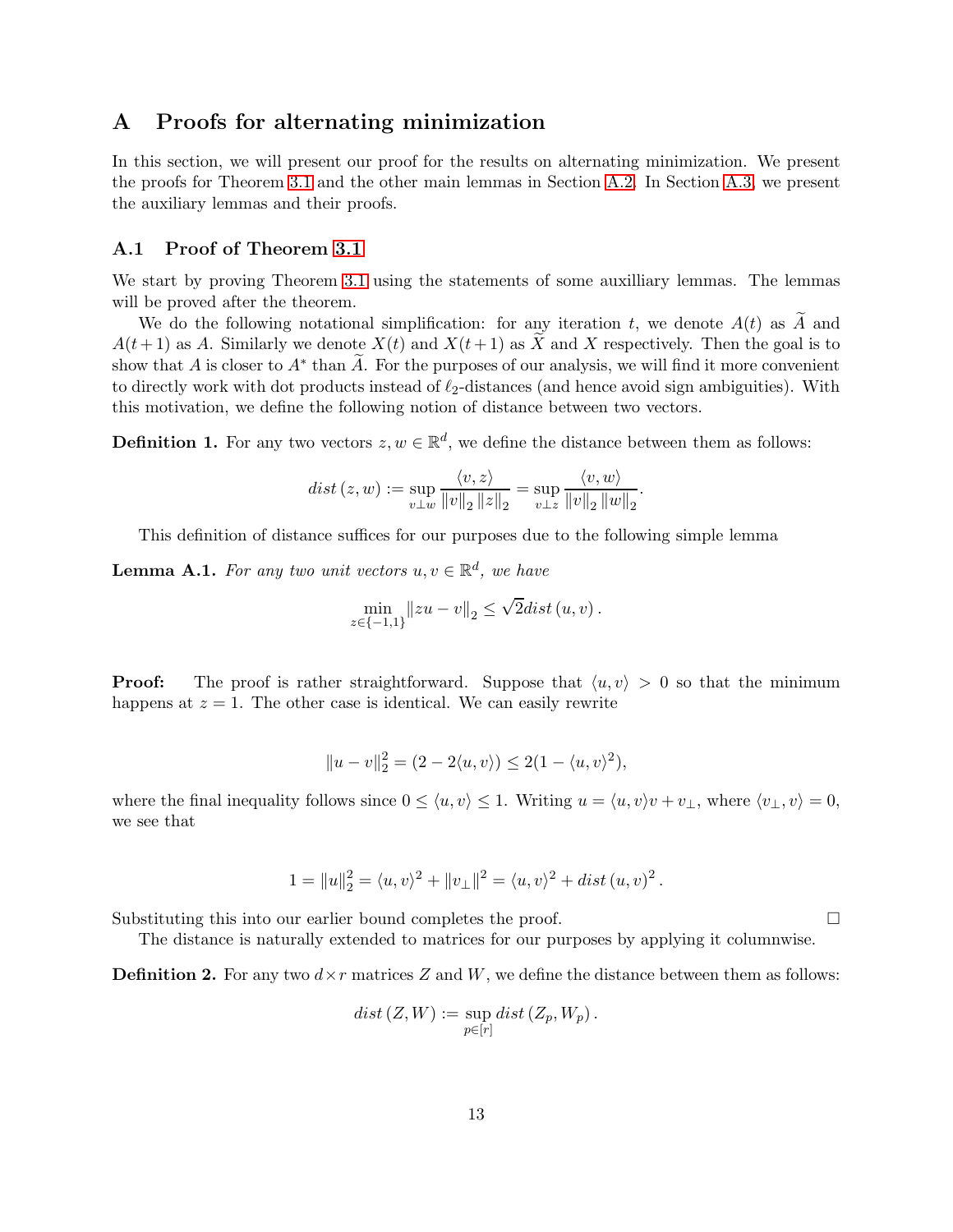Note that the normalization in the definition of  $dist(z, w)$  ensures that we can apply the distance directly to the result of the least-squares step without worrying about the effects of normalization. This allows us to work with the closed-form expression for A

$$
A = YX^{+} = A^*X^*X^{+}.
$$
\n(5)

For reader's convenience, we recall Lemmas [3.1,](#page-8-1) [3.2](#page-8-2) and [3.3](#page-8-3) from Section [3.4](#page-7-0) which will be needed to prove the theorem.

**Lemma [3.1](#page-8-1)** (Error in sparse recovery). Let  $\triangle X := \tilde{X} - X^*$ . Assume that  $2\mu_0 s / \sqrt{d} \leq 0.1$  and  $\sqrt{s\epsilon_t} \leq 0.1$  Then, we have:

- 1.  $\text{Supp}(\triangle X) \subseteq \text{Supp}(X^*)$ .
- 2.  $\|\triangle X\|_{\infty} \leq 9s \cdot dist\left(\widetilde{A}, A^*\right) \leq 9s\epsilon_t.$

**Lemma [3.2.](#page-8-2)** For every  $r \times n$  matrix W s.t. Supp $(W) \subseteq \text{Supp}(X^*)$ , we have  $(w.p. \geq 1$  $r \exp\left(-\frac{Cn}{r}\right)$  $\frac{\gamma_n}{r})$ ):

$$
\left\|W\right\|_2\leq 2\|W\|_{\infty}\sqrt{\frac{s^2n}{r}}.
$$

**Lemma [3.3](#page-8-3)** (Off-diagonal error bound). Suppose  $\|\Delta X\|_{\infty} < \frac{1}{288}$  $\frac{1}{288s}$ . Then with probability at least  $1 - r \exp\left(-\frac{C_n}{rM^2}\right) - r \exp\left(-Cns/r^2\right)$ , we have uniformly for every  $p \in [r]$ ,

$$
\left\| \left( \triangle X X^+ \right)^{\backslash p}_p \right\|_2 = \left\| \left( X^* X^+ \right)^{\backslash p}_p \right\|_2 \le \frac{1968s^2 \left\| \triangle X \right\|_\infty}{\sqrt{r}}.
$$

We are now in a position to prove Theorem [3.1.](#page-5-1)

**Proof of Theorem [3.1:](#page-5-1)** As an induction hypothesis, we have  $dist\left(\widetilde{A}, A^*\right) < \epsilon_t$ , where we recall the definition [\(3\)](#page-5-0). We will show that for every  $p \in [r]$ , we will have:

<span id="page-13-1"></span><span id="page-13-0"></span>
$$
dist(A_p, A^*_{p}) \le \frac{23616\mu_1 s^3}{\sqrt{d}} \epsilon_t < \epsilon_{t+1}.\tag{6}
$$

This suffices to prove the theorem by appealing to Lemma [A.1.](#page-12-0)

Now fix any  $w \perp A^*_{p}$  such that  $||w||_2 = 1$ . We first provide a bound on  $\langle w, A_p \rangle$ . We have with high probability

$$
\langle w, A_p \rangle = w^\top A^* X^* X^+ \underset{p}{\overset{(G_1)}{\leq}} \left\| w^\top A^* \right\|_2 \left\| \left( X^* X^+ \right)^{\backslash p}_p \right\|_2
$$
  

$$
\overset{(G_2)}{\leq} \mu_1 \sqrt{\frac{r}{d}} \cdot \frac{1968s^2 \left\| \triangle X \right\|_\infty}{\sqrt{r}}
$$
  

$$
= \frac{17712 \mu_1 s^3}{\sqrt{d}} \epsilon_t,
$$
 (7)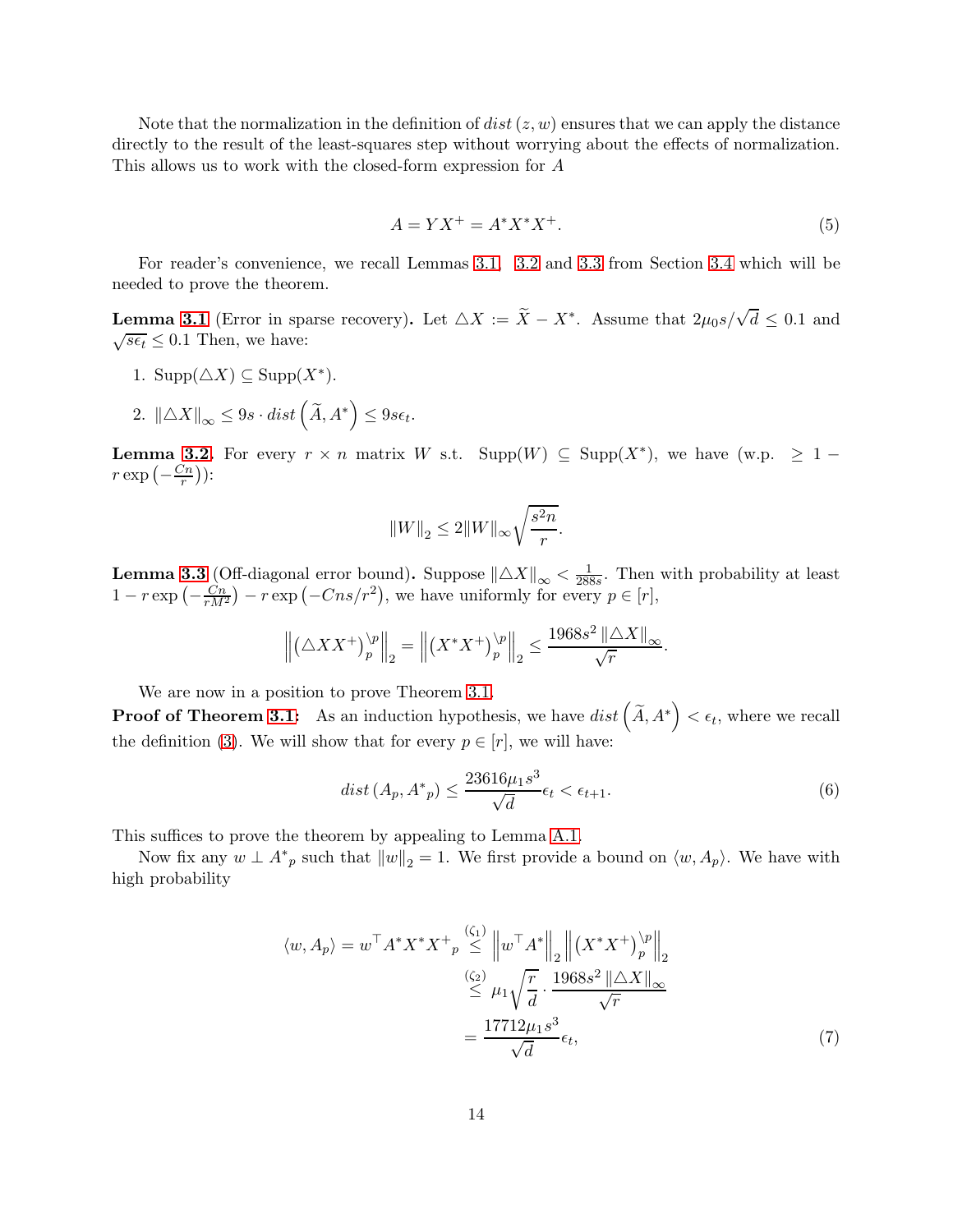where  $(\zeta_1)$  follows from the fact that  $w^T A^*_{p} = 0$  and  $(\zeta_2)$  follows from Assumption  $(A2)$  and Lemma [3.3.](#page-8-3)

In order to bound  $dist(A, A^*)$ , it remains to show a lower bound on  $||A||_2$ . This is again just algebraic given our main lemmas.

$$
||A_p||_2 = ||A^* X^* X^+ _p||_2 = ||A^* (X - \triangle X) X^+ _p||_2
$$
  

$$
\stackrel{\left(\underline{\zeta_1}\right)}{=} ||A^* _p - A^* \triangle X X^+ _p||_2
$$
  

$$
\ge ||A^* _p||_2 - ||A^* (\triangle X X^+ ) _p||_2
$$

where  $(\zeta_1)$  follows from the fact that  $XX^+ = \mathbb{I}$ . We decompose the second term into diagonal and off-diagonal terms of  $\triangle X X^{+}$ , followed by triangle inequality and obtain

,

$$
||A_p||_2 \ge 1 - \left||A^*_{p}(\triangle XX^+)_p^p + A^*_{\backslash p}(\triangle XX^+)_p^{\backslash p}\right||_2
$$
  
\n
$$
\ge 1 - ||A^*_{p}||_2 \left| (\triangle XX^+)_p^p \right| - ||A^*_{\backslash p}||_2 \left\| (\triangle XX^+)_p^{\backslash p} \right\|_2
$$
  
\n
$$
\ge 1 - 1 \cdot \left\| \triangle XX^{\top} (XX^{\top})^{-1} \right\|_2 - ||A^*_{\backslash p}||_2 \left\| (\triangle XX^+)_p^{\backslash p} \right\|_2
$$
  
\n
$$
\ge 1 - \underbrace{\left\| \triangle X \right\|_2 \left\| X^{\top} \right\|_2 \left\| (XX^{\top})^{-1} \right\|_2}_{\mathcal{T}_1} - \underbrace{\left\| A^*_{\backslash p} \right\|_2 \left\| (\triangle XX^+)_p^{\backslash p} \right\|_2}_{\mathcal{T}_2}
$$

It remains to control  $\mathcal{T}_1$  and  $\mathcal{T}_2$  at an appropriate level. We start from  $\mathcal{T}_1$ . Note that  $\|\Delta X\|_2$ is bounded by Lemmas [3.1](#page-8-1) and [3.2,](#page-8-2) while  $\|\overline{X}^{\top}\|_2$  is controlled by Lemma [A.5](#page-20-0) (recall  $\|\Delta \overline{X}\|_{\infty} \leq$ 1/(64s)). Invoking Lemma [A.5](#page-20-0) to control  $\left\| \left( \boldsymbol{X} \boldsymbol{X}^{\top} \right)^{-1} \right\|_2$ , we obtain the following bound on  $\mathcal{T}_1$  with probability at least  $1 - r \exp \left(-\frac{Cn}{rM^2}\right)$ 

$$
\mathcal{T}_1 \le 18\epsilon_t s^2 \sqrt{\frac{n}{r}} \cdot 3s \sqrt{\frac{n}{r}} \cdot \frac{8r}{sn} = 432s^2 \epsilon_t.
$$

The second term  $\mathcal{T}_2$  is directly controlled by Lemma [3.3,](#page-8-3) yielding with probability at least  $1 - r \exp\left(-\frac{C_n}{rM^2}\right) - \exp\left(-Cns/r^2\right)$ 

<span id="page-14-0"></span>
$$
\mathcal{T}_2 \le \mu_1 \sqrt{\frac{r}{d}} \frac{1968s^3 \epsilon_t}{\sqrt{r}}
$$

Putting all the terms together, we obtain that

$$
||A_p||_2 \ge 1 - 9s^2 \left(48 + \frac{1968s\mu_1}{\sqrt{d}}\right) \epsilon_t \ge \frac{3}{4},\tag{8}
$$

where the inequality follows since  $9s^2\left(48+\frac{1968s\mu_1}{\sqrt{3}}\right)$ d  $\int \epsilon_t \, \leq \, 9s^2 \left( 48 + \frac{1968 s \mu_1}{\sqrt{d}} \right)$ d  $\Big) \epsilon_0 \leq 1/4$  by our assumption (A6) on  $\epsilon_0$ . Combining the bounds [\(7\)](#page-13-0) and [\(8\)](#page-14-0) yields the desired recursion [\(6\)](#page-13-1). Appealing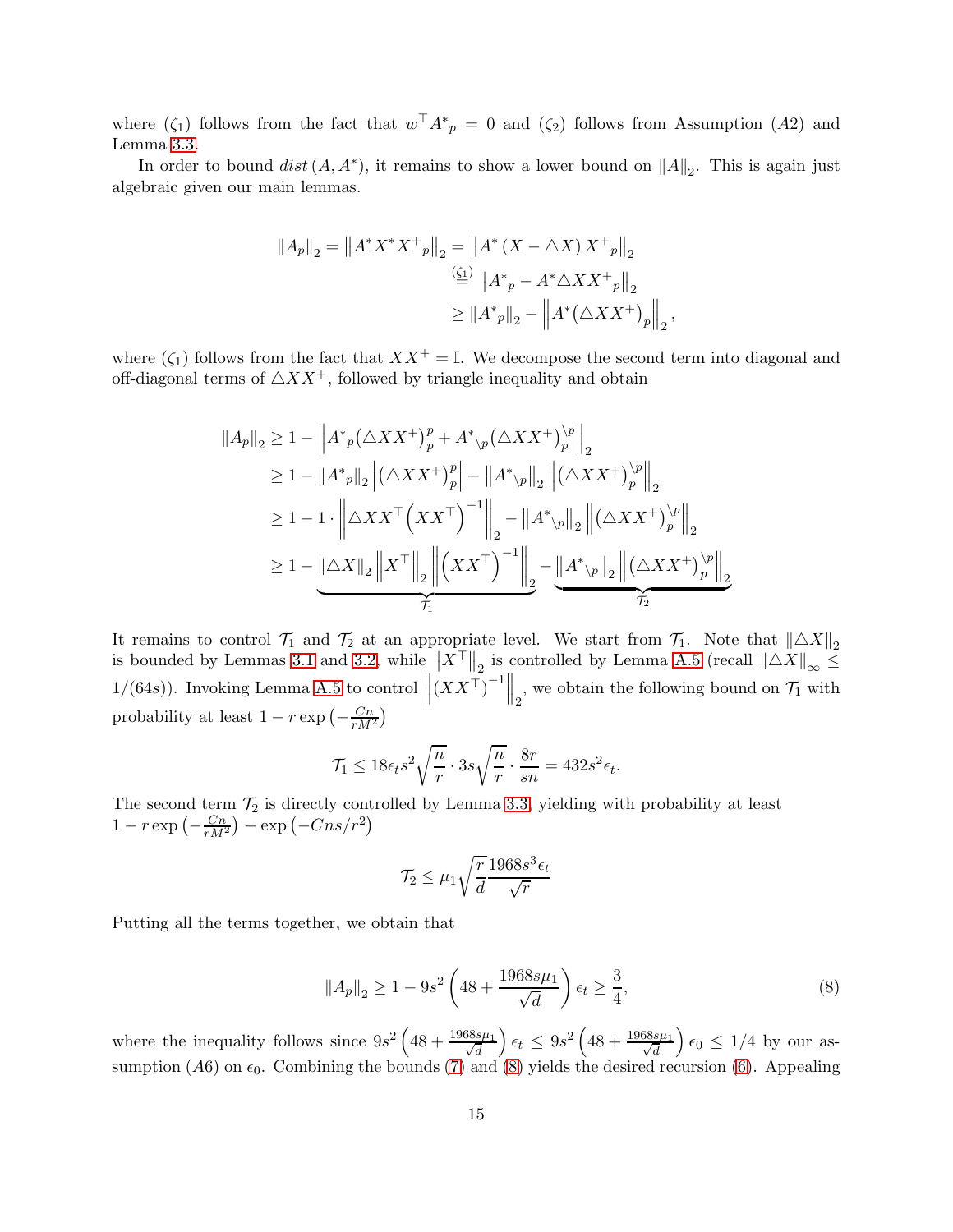to Lemma [A.1](#page-12-0) along with our setting of  $\epsilon_t$  [\(3\)](#page-5-0) completes the proof of the claim [\(6\)](#page-13-1). Finally note that the error probability in the theorem is obtained by using the fact that  $M \geq 1$ , and that the failure probability is purely incurred from the structure of the non-zero entries of  $X^*$ , so that it is incurred only once and not at each round. This avoids the need of a union bound over all the rounds, yielding the result.

### <span id="page-15-1"></span>A.2 Proofs of main lemmas

We now establish the main auxilliary lemmas used in the proof of Theorem [3.1.](#page-5-1) The more technical lemmas are deferred to the next section.

We first recall some notation and define additional shorthands before proving the lemmas. Denote  $X^{*p} = \chi_i^p M_i^p$ ,  $\forall 1 \leq p \leq n$ ,  $\forall 1 \leq i \leq r$  where  $\chi_i^p = 1$  if  $p \in \text{Supp}(X_i^*)$  and 0 otherwise and  $M_i^p$  $i$ <sup>*p*</sup> are i.i.d. random variables with  $\mathbb{E}[M_i^p]$  $\binom{p}{i} = \mu$  and  $\mathbb{E}\left[\left(M_i^p\right)$  $\begin{bmatrix} {p \choose i}^2 \end{bmatrix} = \sigma^2 + \mu^2$ . Assumption (A3) gives us:

- 1.  $\mu^2 + \sigma^2 = 1$ , and
- 2.  $|M_i^p| \leq M$  a.s.

We begin with an auxilliary result on the RIP constant of the matrix  $A^*$ .

<span id="page-15-0"></span>**Lemma A.2.** The 2s-RIP constant of  $A^*$ ,  $\delta_{2s}$  satisfies  $\delta_{2s} < \frac{2\mu_0 s}{\sqrt{d}}$ .

**Proof:** Consider a 2s-sparse unit vector  $w \in \mathbb{R}^r$  with  $\text{Supp}(w) = S$ . We have:

$$
||Aw||2 = \left(\sum_{j\in S} w_j A^*_{j}\right)^{2} = \sum_{j} w_{j}^{2} ||A^*_{j}||^{2} + \sum_{j,l\in S,j\neq l} w_{j} w_{l} \langle A^*_{j}, A^*_{l} \rangle
$$
  
\n
$$
\geq 1 - \sum_{j,l\in S,j\neq l} |w_{j} w_{l}| |\langle A^*_{j}, A^*_{l} \rangle|
$$
  
\n
$$
\geq 1 - \sum_{j,l\in S,j\neq l} |w_{j} w_{l}| \frac{\mu_{0}}{\sqrt{d}}
$$
  
\n
$$
= \geq 1 - \frac{\mu_{0}}{\sqrt{d}} ||w||_{1}^{2}
$$
  
\n
$$
\geq 1 - \frac{\mu_{0}}{\sqrt{d}} 2s \cdot ||w||_{2}^{2} = 1 - \frac{2\mu_{0}s}{\sqrt{d}}.
$$

Similarly, we have:

$$
||A^*w||_2^2 \le 1 + \frac{2\mu_0 s}{\sqrt{d}}.
$$

This proves the lemma.

**Proof of Lemma [3.1:](#page-8-1)** In order to establish the lemma, we use a result of Candes regarding the lasso estimator with deterministic noise for the recovery procedure:

<span id="page-15-2"></span>
$$
\widehat{x}_i = \arg\min_{x \in \mathbb{R}^r} ||x||_1 \quad \text{such that,} \quad ||Y_i - Ax||_2 \le \epsilon. \tag{9}
$$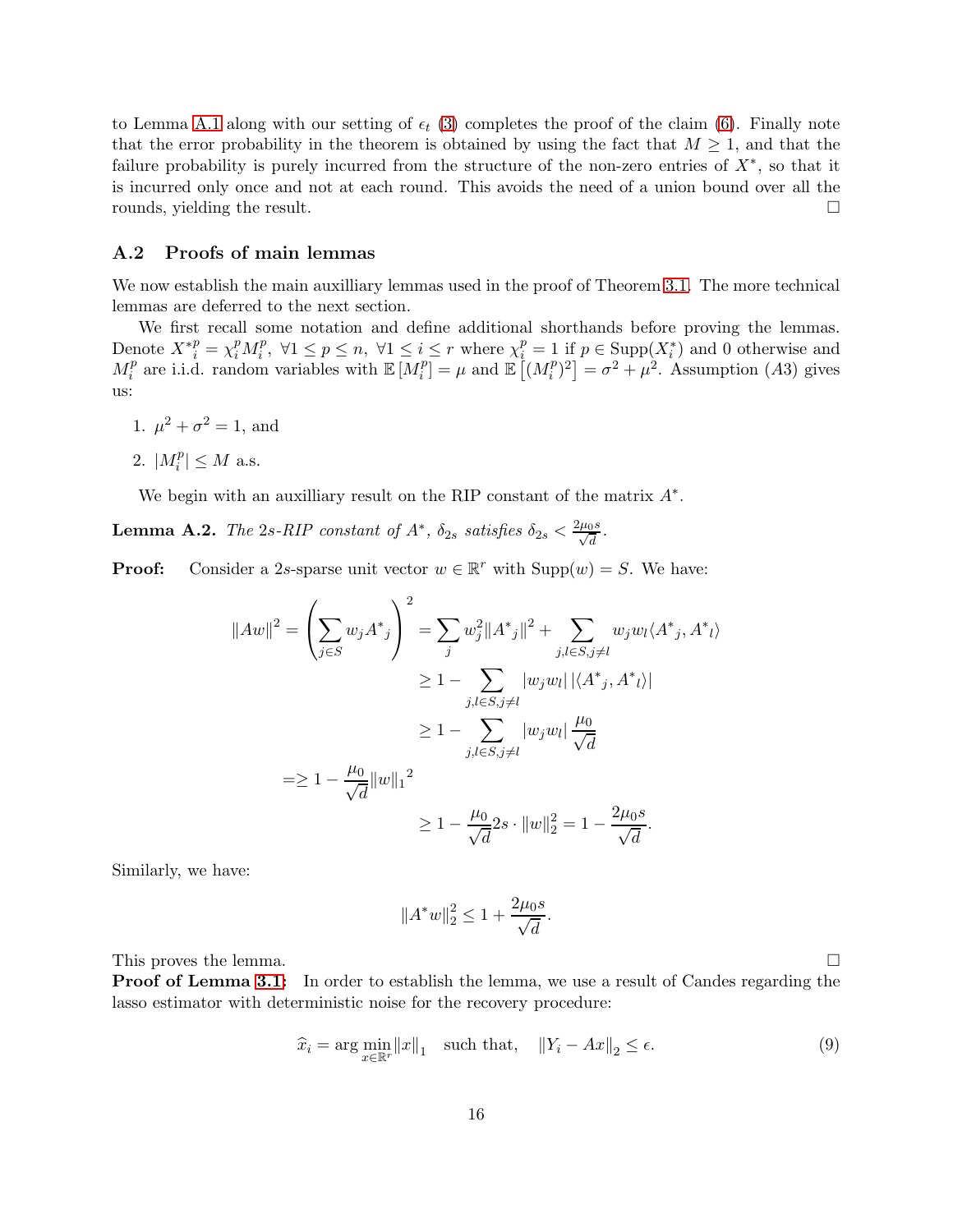<span id="page-16-0"></span>**Theorem A.1** (Theorem 1.2 from [\[8\]](#page-10-15)). Suppose  $Y_i = Ax_i + z_i$ , where  $x_i$  is s-sparse and  $||z_i||_2 \le \epsilon$ . Assume further that  $\delta_{2s} \leq \sqrt{2}-1$ . Then the solution to Equation [\(9\)](#page-15-2) obeys the following, for a universal constant  $C_1$ ,

$$
\|\widehat{x}_i - x_i\|_2 \le C_1 \epsilon
$$

In particular,  $C_1 = 8.5$  suffices for  $\delta_{2s} \leq 0.2$ .

In order to apply the theorem, we need to demonstrate that the RIP condition holds on  $\widetilde{A}$ . Consider any 2s-sparse subset  $S$  of  $[r]$ . We have:

$$
\sigma_{\min}(\widetilde{A}_S) \ge \sigma_{\min}(A_S^*) - \|A_S^* - \widetilde{A}_S\|_2 \stackrel{(\zeta_1)}{\ge} 1 - \frac{2\mu_0 s}{\sqrt{d}} - \|A_S^* - \widetilde{A}_S\|_F \quad \text{and},
$$
  

$$
\sigma_{\max}(\widetilde{A}_S) \le \sigma_{\max}(A_S^*) + \|A_S^* - \widetilde{A}_S\|_2 \le 1 + \frac{2\mu_0 s}{\sqrt{d}} + \|A_S^* - \widetilde{A}_S\|_F,
$$

where  $\zeta_1$  and  $\zeta_2$  follow from Lemma [A.2.](#page-15-0) Recalling the assumption  $\sqrt{s\epsilon_t} < 0.1$ , we see that the maximum and minimum singular values of  $A<sub>S</sub>$  are at least 4/5 and at most 6/5 respectively. Appealing to Theorem [A.1,](#page-16-0) we see that this guarantees  $\|\triangle X_i\|_2 \leq 9s\epsilon_t$ . Since this is also an infinity norm error bound, we obtain the second part of the lemma. The proof of the first part is further implied by the choice of our threshold at a level of  $9s\epsilon_t$ , which ensures that any non-zero element in X has  $|X^*_{p}| \geq 0$  (since we would have  $|X^i_{p}| \leq 9s\epsilon_t$  by our infinity norm bound otherwise.  $\Box$ 

We now move on to the proof of Lemma [3.2.](#page-8-2) We point out that the lemma applies uniformly to all matrices W satisfying  $\text{Supp } W \subseteq \text{Supp } X^*$ , irrespective of the values of these entries. This might be surprising at first, but is a rather straight forward consequence of random matrix concentration theory.

**Proof of Lemma [3.2:](#page-8-2)** Since the support of W is a subset of the support of  $X^*$ ,  $W_i^p = \chi_i^p W_i^p$  $\frac{p}{i}$ . Now,

$$
||W||_2 = \max_{u,v||u||_2=1, ||v||_2=1} \sum_{ip} W_i^p u^i v^p = \max_{u,v||u||_2=1, ||v||_2=1} \sum_{ip} \chi_i^p W_i^p u^i v^p
$$
  
\n
$$
\leq ||W||_{\infty} \cdot \max_{u,v||u||_2=1, ||v||_2=1} \cdot \sum_{ip} \chi_i^p u^i v^p,
$$

where the inequality holds since the maximum inner product over the all pairs  $(u, v)$  from the unit sphere is larger than that over pairs with  $u^i v^p \geq 0$  for all i, p. Note that the last expression is equal to  $||W||_{\infty}u^{\perp} \chi v$ , where we use  $\chi$  to denote the matrix with the non-zero pattern of the matrix X∗ . It suffices to control the operator norm of this matrix for proving the lemma. This can indeed be done by applying Lemmas [A.3](#page-19-1) and [A.4](#page-20-1) with  $\mu = M = 1$  and  $\sigma = 0$ . Doing so, yields with probability at least  $1 - r \exp\left(-\frac{Cn}{r}\right)$  $\frac{7n}{r}$ 

$$
||W||_2 \le 2||W||_{\infty} \sqrt{\frac{s^2n}{r}},
$$

which completes the proof.  $\Box$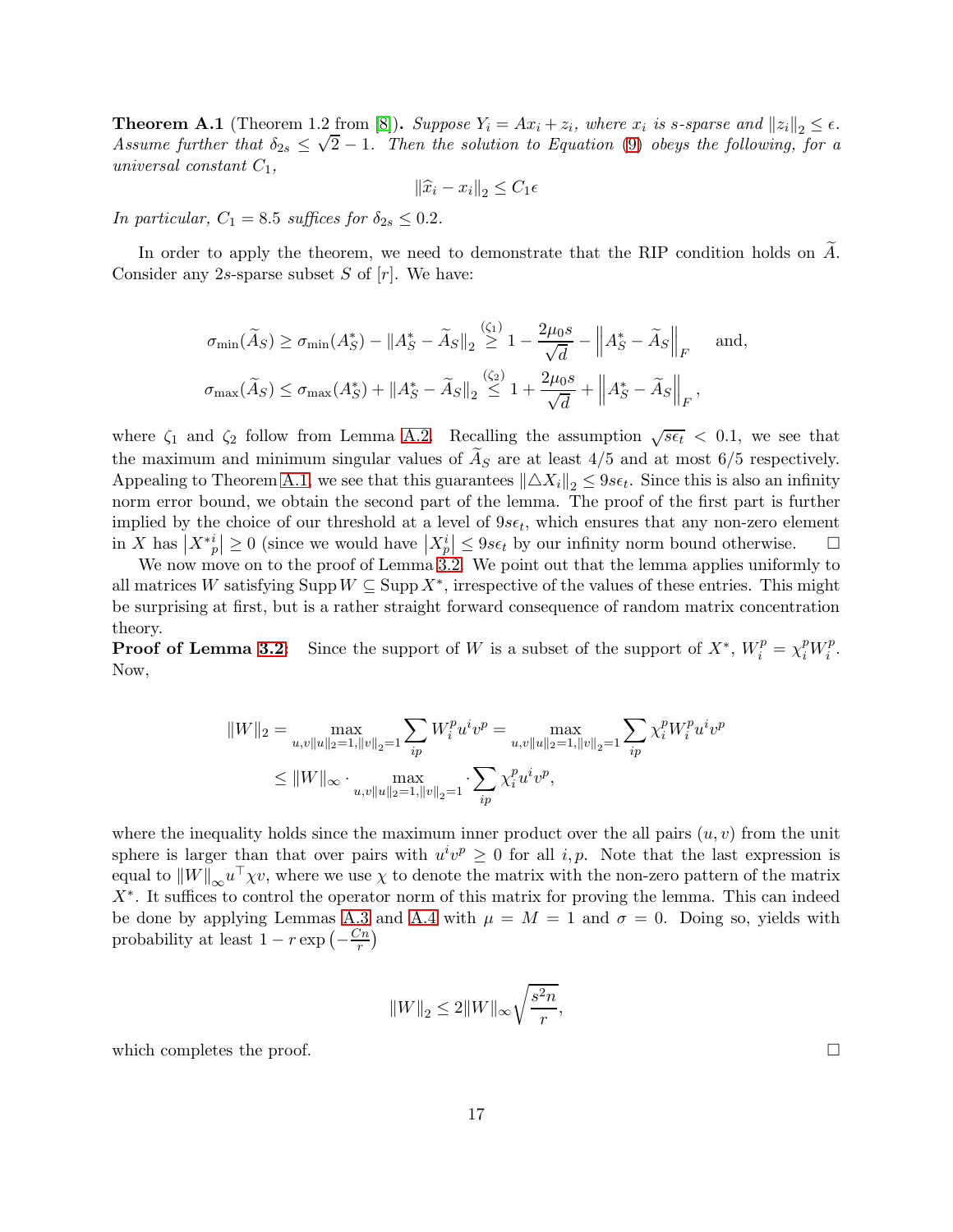We now finally prove Lemma [3.3,](#page-8-3) which is our main lemma on the structure of  $X^*X^+$ . Specifically, the lemma will show how to control the off-diagonal elements of this matrix carefully. **Proof of Lemma [3.3:](#page-8-3)** For simplicity, we will prove the statement for  $p = 1$ . We first relate  $X^*X^+$  to  $\triangle X X^+.$ 

$$
(X^*X^+)^{1}_{1} = ((X^* - X) X^+)^{1}_{1}
$$
  
= -(\triangle X X^+)^{1}\_{1}  
= -(\triangle X X^{\top} (XX^{\top})^{-1})^{1}\_{1},

where the first step follows from the fact that  $XX^+ = \mathbb{I}$ . This proves the first part of the lemma. We now expand the above as follows:

$$
\left(\triangle XX^{\top}\left(XX^{\top}\right)^{-1}\right)_{1}^{1} = \left(\triangle XX^{\top}\right)_{1}^{1}\left(\left(XX^{\top}\right)^{-1}\right)_{1}^{1} + \left(\triangle XX^{\top}\right)_{1}^{1}\left(\left(XX^{\top}\right)^{-1}\right)_{1}^{1}
$$

Using triangle inequality, we have:

$$
\left\| \left( \triangle X X^{\top} \left( X X^{\top} \right)^{-1} \right)_{1}^{1} \right\|_{2} \leq \underbrace{\left| \left( \left( X X^{\top} \right)^{-1} \right)_{1}^{1} \right| \left| \left( \triangle X X^{\top} \right)_{1}^{1} \right|_{2}}_{\mathcal{T}_{1}} + \underbrace{\left\| \left( \triangle X X^{\top} \right)_{1}^{1} \right\|_{2}}_{\mathcal{T}_{3}} \underbrace{\left\| \left( \left( X X^{\top} \right)^{-1} \right)_{1}^{1} \right\|_{2}}_{\mathcal{T}_{4}}.
$$
\n(10)

We now bound each of the above four quantities. We can easily bound  $\mathcal{T}_1$  via a spectral norm bound on  $(XX^{\top})^{-1}$ . Doing so, we obtain with probability at least  $1 - r \exp(-\frac{Cn}{rM^2})$ 

$$
\mathcal{T}_1 = \left| \left( \left( X X^\top \right)^{-1} \right)_1^1 \right| \le \left\| \left( X X^\top \right)^{-1} \right\|_2 \stackrel{(\zeta_1)}{\le} \frac{8r}{ns},\tag{11}
$$

<span id="page-17-1"></span><span id="page-17-0"></span>.

where  $(\zeta_1)$  follows from Lemma [A.4.](#page-20-1) To bound  $\mathcal{T}_2$ , we use Lemma [A.8](#page-21-0) and obtain with probability at least  $1 - r \exp \left(-\frac{Cns}{r^2}\right)$  $\frac{C_{ns}}{r^2}$ ) –  $r \exp\left(-\frac{C_n}{rM^2}\right)$ 

<span id="page-17-2"></span>
$$
\mathcal{T}_2 = \left\| \left( \triangle X X^\top \right)_1^{1} \right\|_2 \le \frac{6 \left\| \triangle X \right\|_\infty s^2 n}{r^{\frac{3}{2}}},\tag{12}
$$

where we recall the assumption  $\|\Delta X\|_{\infty} \leq 1/(64s)$ . We now bound  $\mathcal{T}_3$  as follows

$$
\mathcal{T}_3 = \left\| \left( \triangle X X^\top \right)_{1}^{11} \right\|_2 \le \left\| (\triangle X)_{11}^{11} \right\|_2 \left\| (X)_{11}^{11} \right\|_2 \stackrel{\text{(G1)}}{\le} 2 \left\| \triangle X \right\|_{\infty} s \sqrt{\frac{n}{r}} \cdot 2(1 + \|\triangle X\|_{\infty}) s \sqrt{\frac{n}{r}} \cdot 2 \left( \frac{2}{r} \right) \left( \frac{2}{r} \right)^{1/2} \left( \frac{2}{r} \right)^{1/2} \left( \frac{2}{r} \right)^{1/2} \left( \frac{2}{r} \right)^{1/2} \left( \frac{2}{r} \right)^{1/2} \left( \frac{2}{r} \right)^{1/2} \left( \frac{2}{r} \right)^{1/2} \left( \frac{2}{r} \right)^{1/2} \left( \frac{2}{r} \right)^{1/2} \left( \frac{2}{r} \right)^{1/2} \left( \frac{2}{r} \right)^{1/2} \left( \frac{2}{r} \right)^{1/2} \left( \frac{2}{r} \right)^{1/2} \left( \frac{2}{r} \right)^{1/2} \left( \frac{2}{r} \right)^{1/2} \left( \frac{2}{r} \right)^{1/2} \left( \frac{2}{r} \right)^{1/2} \left( \frac{2}{r} \right)^{1/2} \left( \frac{2}{r} \right)^{1/2} \left( \frac{2}{r} \right)^{1/2} \left( \frac{2}{r} \right)^{1/2} \left( \frac{2}{r} \right)^{1/2} \left( \frac{2}{r} \right)^{1/2} \left( \frac{2}{r} \right)^{1/2} \left( \frac{2}{r} \right)^{1/2} \left( \frac{2}{r} \right)^{1/2} \left( \frac{2}{r} \right)^{1/2} \left( \frac{2}{r} \right)^{1/2} \left( \frac{2}{r} \right)^{1/2} \left( \frac{2}{r} \right)^{1/2} \left( \frac{2}{r} \right)^{1/2} \left( \frac{2}{r} \right)^{1/2} \left( \frac{2}{r} \right)^{1/2} \left
$$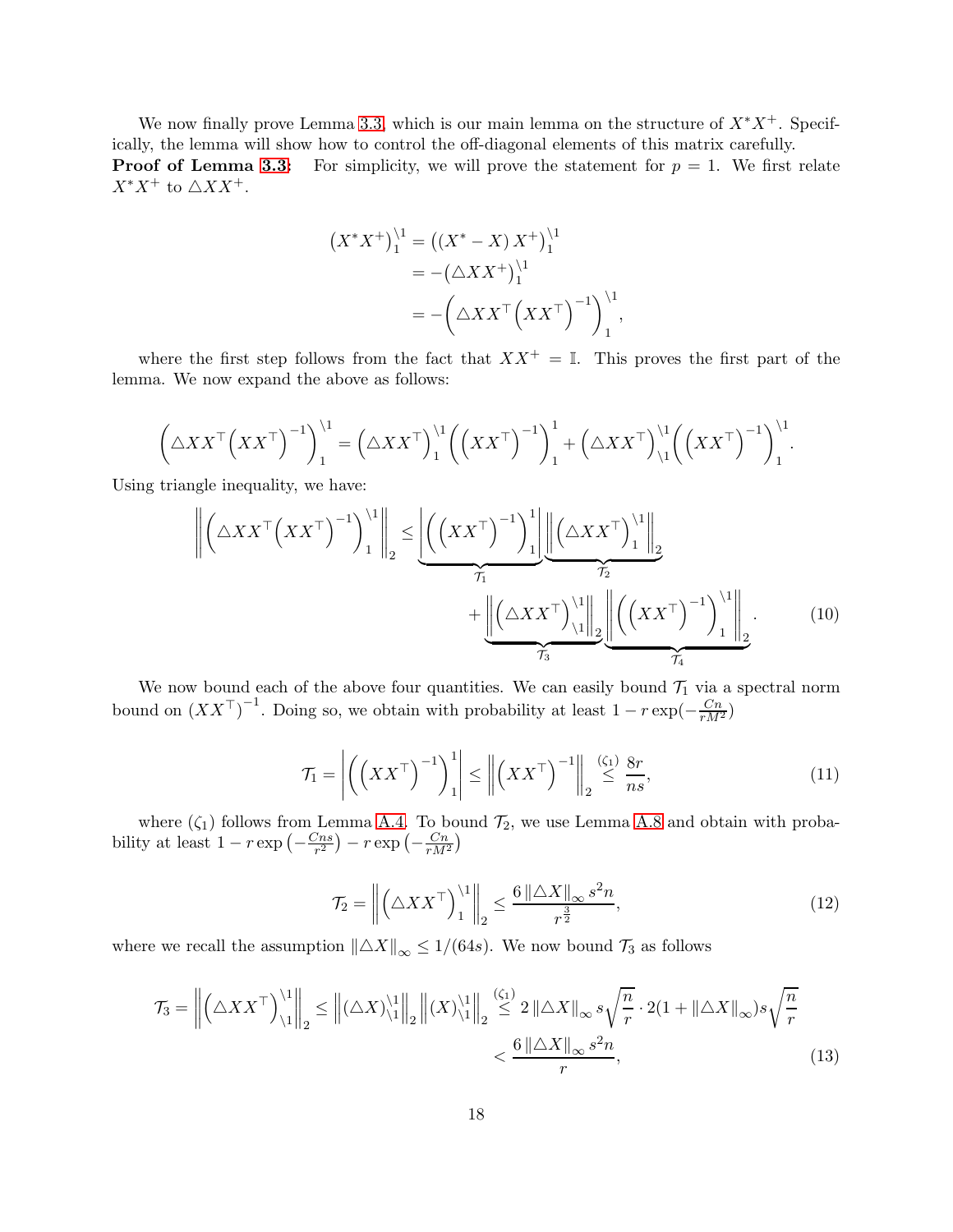where  $(\zeta_1)$  follows from Lemmas [3.2](#page-8-2) and [A.5](#page-20-0) (since  $\text{Supp}(\triangle X) \subseteq \text{Supp}(X) \cup \text{Supp}(X^*) =$ Supp $(X^*)$ ). Finally, to bound  $\mathcal{T}_4$ , we start by noting the following block decomposition of the matrix  $XX^{\top}$ 

$$
XX^{\top} = \left[ \begin{array}{cc} X^{1} (X^{1})^{\top} & X^{1} (X^{1})^{\top} \\ X^{1} X^{1}^{\top} & X^{1} (X^{1})^{\top} \end{array} \right].
$$

Given this block-structure, we can now invoke Lemma [A.9](#page-23-0) (Schur complement lemma) to obtain

$$
\left( \left( X X^{\top} \right)^{-1} \right)_{\backslash 1}^{1} = -\frac{1}{X^{1} (X^{1})^{\top}} B X^{\backslash 1} (X^{1})^{\top},
$$

where,

<span id="page-18-1"></span><span id="page-18-0"></span>
$$
B := \left( \left( X X^{\top} \right)^{-1} \right)_{\backslash 1}^{\backslash 1} . \tag{14}
$$

Using Lemma [A.8](#page-21-0) and Equation [20](#page-21-1) we have with probability at least  $1 - r \exp\left(-\frac{Cn}{rM^2}\right) - \exp\left(-Cns/r^2\right)$ 

$$
\left\| \left( \left( XX^{\top} \right)^{-1} \right)_{1}^{1} \right\|_{2} \le \frac{1}{\left| X^{1} (X^{1})^{\top} \right|} \|B\|_{2} \left\| X^{1} (X^{1})^{\top} \right\|_{2} \le \frac{8r}{sn} \cdot \|B\|_{2} \cdot \frac{5s^{2}n}{r^{\frac{3}{2}}} = \frac{40s}{\sqrt{r}} \|B\|_{2}. \tag{15}
$$

Using the expression [\(14\)](#page-18-0) and the lower bound on  $\sigma_{\min}(X)$  from Lemma [A.5,](#page-20-0) we also have the following bound for  $||B||_2$  with probability at least  $1 - r \exp\left(-\frac{Cn}{rM^2}\right)$ :

$$
||B||_2 = \left\| \left( \left( XX^\top \right)^{-1} \right)_{\backslash 1}^{\backslash 1} \right\|_2 \le \left\| \left( XX^\top \right)^{-1} \right\|_2 \le \frac{8r}{ns}.
$$

Plugging the above into [\(15\)](#page-18-1), gives us:

$$
\left\| \left( \left( XX^\top \right)^{-1} \right)_{1}^{1} \right\|_2 \le \frac{40s}{\sqrt{r}} \cdot \frac{8r}{ns} \le \frac{320\sqrt{r}}{n}.\tag{16}
$$

Combining  $(11)$ ,  $(12)$ ,  $(13)$  and  $(16)$ , we obtain with probability at least  $1 - r \exp\left(-\frac{Cn}{rM^2}\right) - \exp\left(-Cns/r^2\right)$ 

$$
\left\| \left( X X^{*+} \right)^{\backslash p}_{p} \right\|_{2} \leq \frac{48 \left\| \triangle X \right\|_{\infty} s}{\sqrt{r}} + \frac{1920 \left\| \triangle X \right\|_{\infty} s^{2}}{\sqrt{r}} \leq \frac{1968 s^{2} \left\| \triangle X \right\|_{\infty}}{\sqrt{r}}.
$$

<span id="page-18-2"></span> $\Box$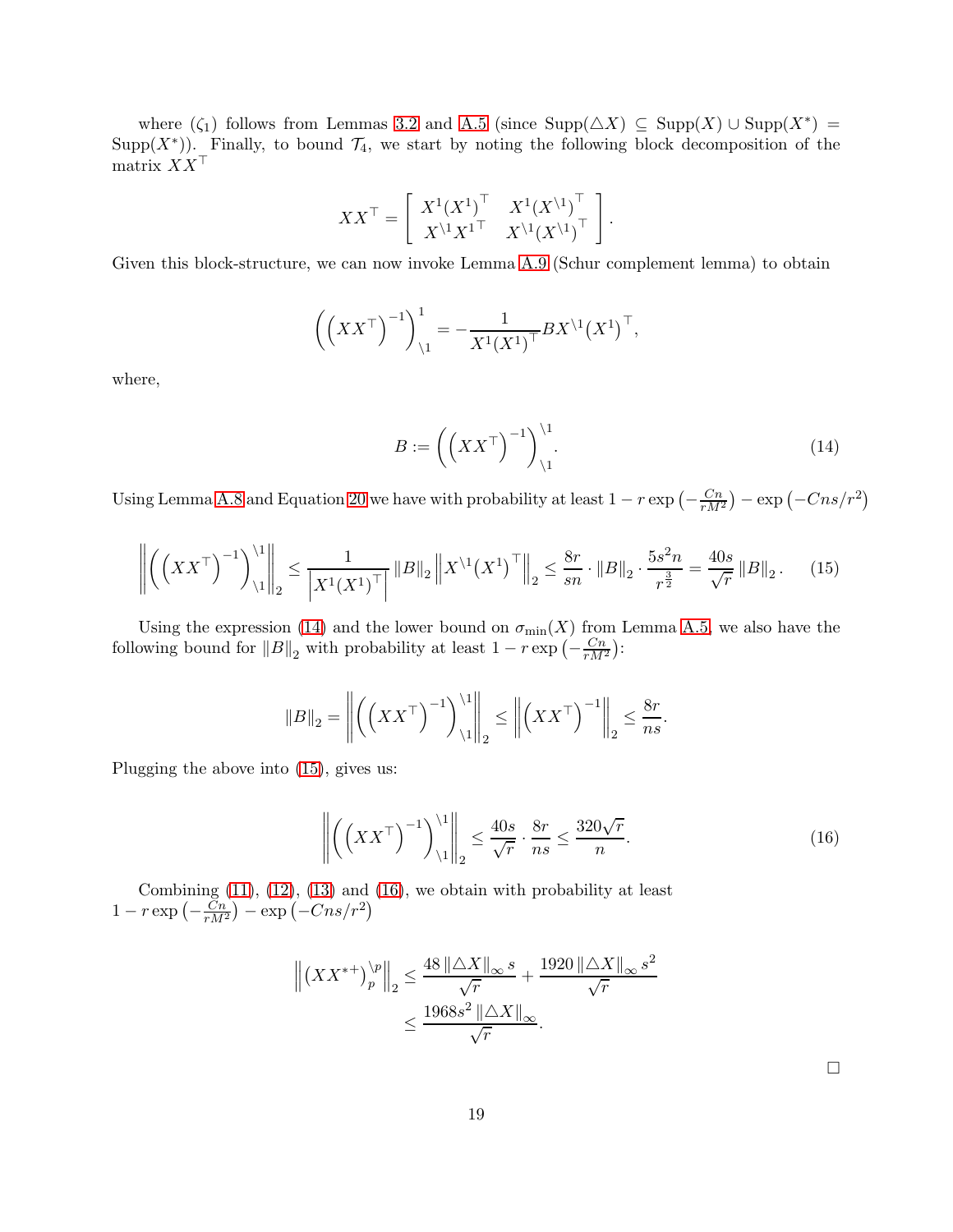### <span id="page-19-0"></span>A.3 Main Technical Lemmas

In this section, we state and prove the main technical lemmas used in our results.

#### <span id="page-19-1"></span>Lemma A.3. We have:

$$
\Sigma := \mathbb{E}\left[X^* {i} X^* {i}^\top\right] = \left(\frac{s}{r} - \frac{s(s-1)\mu^2}{r(r-1)}\right) \mathbb{I} + \frac{s(s-1)\mu^2}{r(r-1)} 11^\top.
$$

### Proof:

Note that,  $\chi_i^p$  $i, 1 \leq p \leq r$  all have same distribution. Hence, by symmetry and linearity of expectation,  $\mathbb{E}\left[\chi_i^p\right]$  $\mathcal{L}_i^p$  =  $\frac{1}{r} \mathbb{E} \left[ \sum_{q=1}^r \chi_i^q \right]$ i  $\Big] = \frac{s}{r}$  $\frac{s}{r}$ . Similarly,  $\mathbb{E}[(\chi_i^p)]$  $\binom{p}{i}^2 = \frac{1}{r}$  $\frac{1}{r}\mathbb{E}\left[\sum_{q=1}^r (\chi_i^q)$  $\binom{q}{i}^2 = \frac{s}{r}$  $\frac{s}{r}$ . Also,  $\mathbb{E}\left[\left(\sum_{q=1}^r (\chi_i^q\right)\right]$  $\left[ \sum_{p,q} \chi_i^p \chi_i^q \right] = \mathbb{E} \left[ \sum_{p,q} \chi_i^p \chi_i^q \right]$ i  $= r \mathbb{E} \left[ (\chi_i^p) \right]$  $\binom{p}{i}^2 + (r^2 - r) \mathbb{E} \left[ \chi_i^p \chi_i^q \right]$ <sup>q</sup>]. Hence,  $\mathbb{E} \left[ \chi_i^p \chi_i^q \right]$  $\binom{q}{i} = \frac{s(s-1)}{r(r-1)}$ . Now, recall that  $\overline{X}^*_{i}^p = \chi_i^p M_i^p$ <sup>*p*</sup>. Now, we first consider diagonal terms of  $\Sigma$ :

<span id="page-19-2"></span>
$$
\Sigma_p^p = \mathbb{E}\left[ (X^*_{i}^p)^2 \right] = \mathbb{E}\left[ (\chi_i^p)^2 \right] \mathbb{E}\left[ (M_i^p)^2 \right] = \frac{s}{r} (\mu^2 + \sigma^2) = \frac{s}{r}.
$$
 (17)

Similarly, using independence of  $X^*_{i}^p$  and  $X^*_{p}^j$ , off-diagonal terms of  $\Sigma$  are given by:

<span id="page-19-3"></span>
$$
\Sigma_p^q = \mathbb{E}\left[\chi_i^p \chi_i^q\right] \mathbb{E}\left[M_i^p\right] \mathbb{E}\left[M_i^q\right] = \frac{s(s-1)}{r(r-1)}\mu^2.
$$
\n(18)

Lemma now follows by using  $(17)$  and  $(18)$ .

In particular, two consequences of the lemma which will be particularly useful are about the extreme singular values of  $\Sigma$ . Recalling that  $2s \leq r$  and  $\mu^2 \leq 1$  by assumption, we obtain

$$
\sigma_{\min}(\Sigma) \ge \frac{s}{2r}, \text{ and } \sigma_{\max}(\Sigma) \le \frac{2s^2}{r}.
$$
\n(19)

We next establish some results on the spectrum of the empirical covariance matrix, using a standard result from random matrix theory. For convenience of the reader, we recall the following theorem from [\[29\]](#page-11-13).

<span id="page-19-4"></span>**Theorem A.2** (Restatement of Theorem 5.44 from [\[29\]](#page-11-13)). Consider a  $r \times n$  matrix W where each column  $w_i$  of W is an independent random vector with covariance matrix  $\Sigma$ . Suppose further that  $||w_i||_2 \leq \sqrt{u}$  a.s. for all i. Then for any  $t \geq 0$ , the following inequality holds with probability at  $\frac{1}{\text{least }1-r\exp\left(-ct^2\right)}$ 

$$
\left\|\frac{1}{n}WW^T-\Sigma\right\|_2\leq\max\left(\|\Sigma\|_2^{1/2}\,\gamma,\gamma^2\right)\text{ where }\gamma=t\sqrt{\frac{u}{n}}.
$$

Here  $c > 0$  is an absolute numerical constant. In particular, this inequality yields:

$$
||W||_2 \le ||\Sigma||_2^{\frac{1}{2}} \sqrt{n} + t\sqrt{u}.
$$

Using the theorem, we can establish the following results on concentration of empirical covariance matrices. Hereafter, C will be a universal constant that can change from line to line.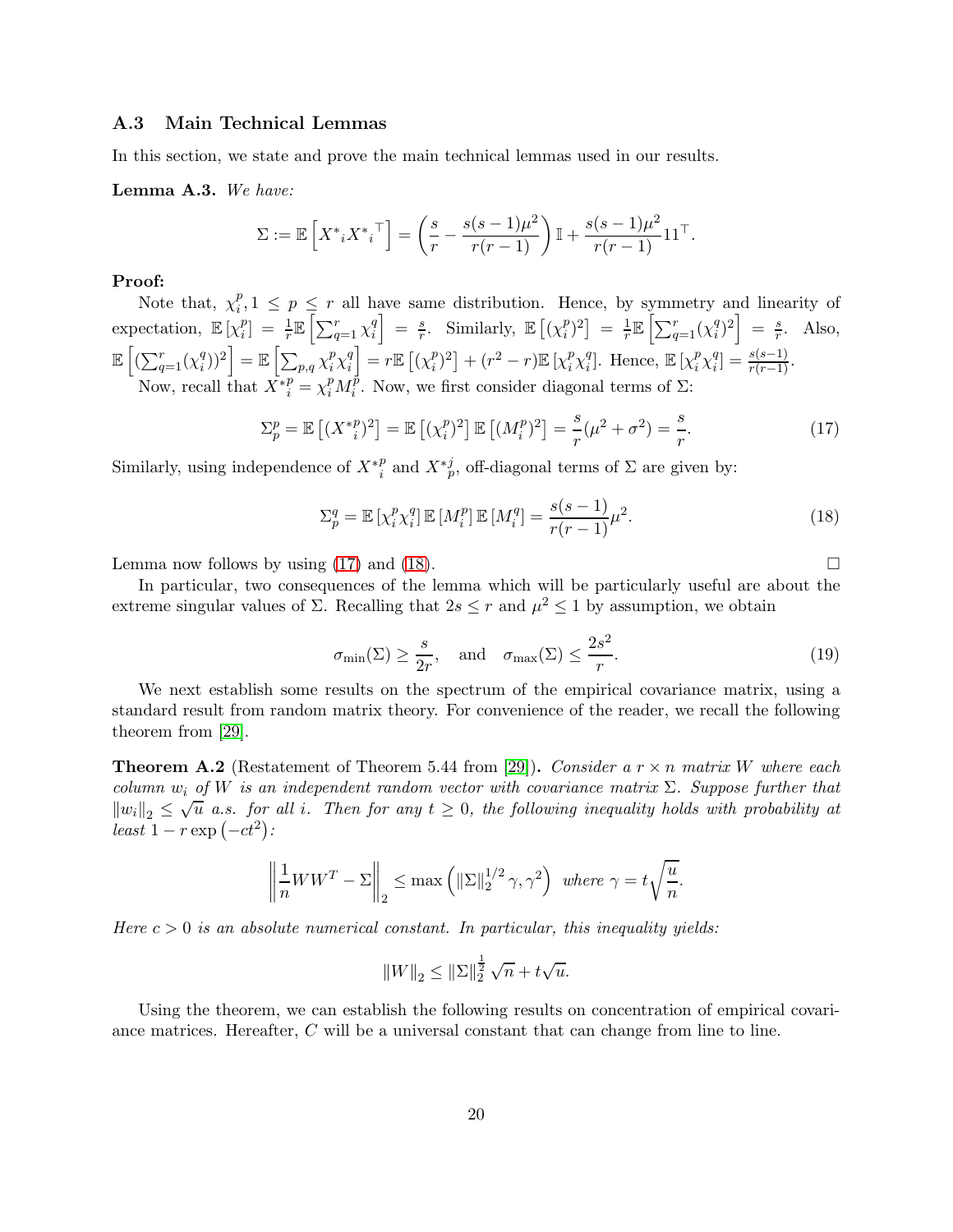<span id="page-20-1"></span>**Lemma A.4.** There exists a universal constant C such that with probability at least  $1-r \exp(-\frac{C\delta^2ns}{rM^2})$ , we have:

$$
\left\| \frac{1}{n} X^* X^{* \top} - \Sigma \right\|_2 \le \max \left( \sqrt{2} \delta, \delta^2 \right) \frac{s^2}{r}.
$$

In particular, with probability at least  $1 - r \exp(-\frac{Cn}{rM^2})$ , we have the bounds

$$
||X^*||_2 \le 2\sqrt{\frac{ns^2}{r}}
$$
 and  $\sigma_{\min}(X^*) \ge \sqrt{\frac{ns}{4r}}$ .

#### Proof:

Note that,  $||X^*||_2 \leq \sqrt{s}M$ . Also,  $||\Sigma||_2 \leq \frac{s}{r} + \frac{s(s-1)\mu^2}{r-1} \leq \frac{2s^2}{r}$  $\frac{s^2}{r}$ . Using Theorem [A.2](#page-19-4) with  $t = \delta \sqrt{\frac{ns}{rM^2}}$ , we obtain:

$$
\left\| \frac{1}{n} X^* X^{* \top} - \Sigma \right\|_2 \le \max \left( \sqrt{2} \delta, \delta^2 \right) \frac{s^2}{r},
$$

w.p. greater than  $1 - r \exp \left(-\frac{C \delta^2 n s}{r M^2}\right)$  . In order to obtain the second part, we apply the first part of the lemma with  $\delta = 1/4\sqrt{2}$  as well as Lemma [A.3](#page-19-1) to bound the largest and smallest singular values of  $XX^{\top}/n$ . Taking square roots completes the proof.

The next lemma we state is a specialization of Lemma [3.2](#page-8-2) to obtain bounds on the spectral norm of our iterates X.

<span id="page-20-0"></span>**Lemma A.5.** With probability at least  $1 - r \exp\left(-\frac{Cn}{r}\right) - r \exp\left(-\frac{Cn}{rM^2}\right)$ , for every  $r \times n$  matrix X s.t. Supp(X) ⊆ Supp(X<sup>\*</sup>), we have:

$$
||X||_2 \leq 2 \cdot (1 + ||X - X^*||_{\infty}) \cdot s \sqrt{\frac{n}{r}}.
$$

### Proof:

Let  $X = X^* + E_{X^*}$  where  $\text{Supp}(E_{X^*}) \subseteq \text{Supp}(X^*)$ . Hence,  $||X||_2 \le ||X^*||_2 + ||X - X^*||_2$ . Lemma follows directly using Lemma [A.4](#page-20-1) and Lemma [3.2.](#page-8-2)

A useful version of the above lemma is when applied to matrices of the form  $XX^{\top}$ . We will need control over the upper and lower singular values of such matrices for our proofs, which we next provide.

**Lemma A.6.** With probability at least  $1 - r \exp\left(-\frac{Cn}{r}\right) - r \exp\left(-\frac{Cn}{rM^2}\right)$ , for every  $r \times n$  matrix X s.t. Supp(X) ⊆ Supp(X<sup>\*</sup>), we have:

$$
\left\|XX^{\top} - X^*{X^*}^{\top}\right\|_2 \le 4\left(\left\|X - X^*\right\|_{\infty} + \left\|X - X^*\right\|_{\infty}^2\right) \cdot \frac{s^2 n}{r}.
$$

Further assuming  $||X - X^*||_{\infty} \leq 1/(64s)$ , we have with the same probability

$$
\sigma_{\min}(XX^{\top}) \ge \frac{ns}{8r}.
$$

 $\Box$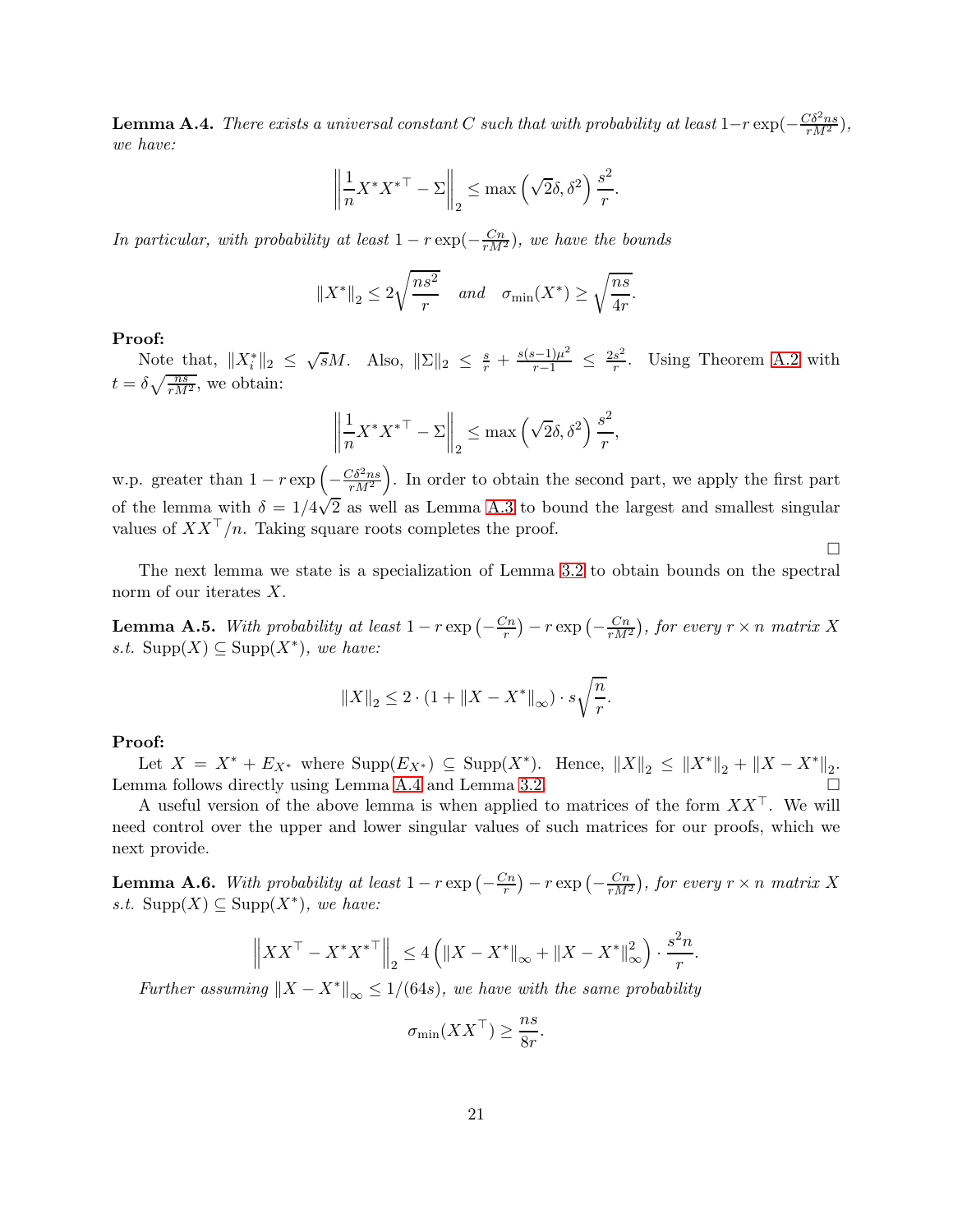#### Proof:

Let  $X = X^* + E_{X^*}$ . Note that  $\text{Supp}(E_{X^*}) \subseteq \text{Supp}(X^*)$ . Now,

$$
||XXT - X^*X^{*T}||_2 \le ||Ex^*||_2(||Ex^*||_2 + 2||X^*||_2).
$$

By Lemma [3.2,](#page-8-2)  $||E_{X^*}||_2 \leq 2s\sqrt{\frac{n}{r}} ||E_{X^*}||_{\infty}$  with probability at least  $\geq 1 - r \exp\left(-\frac{Cn}{r}\right)$  $\frac{C_n}{r}$ ). Combining this with the bound on  $||X^*||_2$  from Lemma [A.4](#page-20-1) completes the proof. The second statement now follows by combining the result with our earlier lower bound on the minimum singular value of  $X^*$ in Lemma [A.4.](#page-20-1)  $\Box$ 

A particular consequence of this lemma which will be useful is a lower bound on the diagonal entries of the matrix XX<sup>T</sup>. Indeed, we see that under the assumption  $||X - X^*||_{\infty} \le 1/(64s)$ , with probability at least  $1 - r \exp\left(-\frac{C_n}{r}\right) - r \exp\left(-\frac{C_n}{rM^2}\right)$  we have the lower bound uniformly for all  $p = 1, 2, ..., r$ 

<span id="page-21-1"></span>
$$
X^p X^{p\top} \ge \frac{ns}{8r}.\tag{20}
$$

We finally have the following concentration lemma, which is a simple consequence of the Chernoff bound for Bernoulli random variables.

<span id="page-21-2"></span>Lemma A.7. Let  $\chi^p_i$  $\frac{p}{i}$  be as defined in Section [A.2.](#page-15-1) Then, with probability at least  $1 - \exp\left(-\frac{\delta^2 n s}{3r M^2}\right)$  $3rM^2$  $\big).$ 

1.  $(1 - \delta) \frac{sn}{r}$  ≤  $\sum_{i=1}^{n} \chi_i^p$  ≤  $(1 + \delta) \frac{sn}{r}$  $\frac{sn}{r}, \forall p \in [r], \text{ and}$ 2.  $(1 - \delta) \frac{sn}{r} \leq ||X^*_{p}||_2^2 = \sum_{i=1}^n \chi_i^p$  $\sum_{i}^{p} (M_{i}^{p})^{2} \leq (1 + \delta) \frac{sn}{r}$  $\frac{\sin \theta}{r}$  $\forall$   $p \in [r]$ 

#### Proof:

Recall from the proof of Lemma [A.3](#page-19-1) that,  $\mathbb{E}\left[\chi_i^p\right]$  $\binom{p}{i} = \frac{s}{r}$  and these random variables are independent for each *i*. Using Chernoff bound, we get (w.p.  $\geq 1 - \exp(-\frac{\delta^2}{3})$  $\frac{\delta^2}{3}ns^2/r^2)$ ):

$$
(1 - \delta)n\frac{s}{r} \le \sum_{i=1}^n \chi_i^p \le (1 + \delta)n\frac{s}{r}, \qquad \sum_{i=1}^n \chi_i^p \delta_i^q \le (1 + \delta)n\frac{s^2}{r^2}, \quad \forall p \ne q.
$$

For the second part, we use Bernstein inequality. Note that  $|M_i^p| \leq M$  and  $\mathbb{E}[(M_i^p)^2] = 1$ . Consequently, we obtain that with probability at least  $1 - \exp(-ns\delta^2/(rM^2(1 + \delta/3)))$  we have

$$
\left| \sum_{i=1}^{n} \chi_i^p (M_i^p)^2 - \frac{ns}{r} \right| \le \frac{\delta ns}{r}.
$$

To complete the proof, note that  $1 \ge \delta/3$  which yields the stated error probability.

<span id="page-21-0"></span>**Lemma A.8.** With probability at least  $1 - r \exp \left(-\frac{Cns}{r^2}\right)$  $\left(\frac{C_{ns}}{r^{2}}\right) - r \exp \left(-\frac{C_{n}}{r M^{2}}\right)$ , for every  $r \times n$  matrix  $X$  s.t.  $\text{Supp}(X) \subseteq \text{Supp}(X^*)$ , we have the following bounds uniformly for all  $p = 1, 2, ..., r$ 

1. 
$$
\left\| \left( \Delta X X^{\top} \right)_{p}^{\backslash p} \right\|_{2} \leq \left( 1 + \sqrt{s} \left\| \Delta X \right\|_{\infty} \right) \frac{4\sqrt{2} \|\Delta X\|_{\infty} s^{2} n}{r^{\frac{3}{2}}}, \text{ and}
$$
  
2.  $\left\| X^{\backslash p} (X^{p})^{\top} \right\|_{2} \leq \left( 1 + \sqrt{s} \left\| \Delta X \right\|_{\infty} \right)^{2} \frac{4s^{2} n}{r^{\frac{3}{2}}},$ 

where  $\triangle X := X - X^*$ .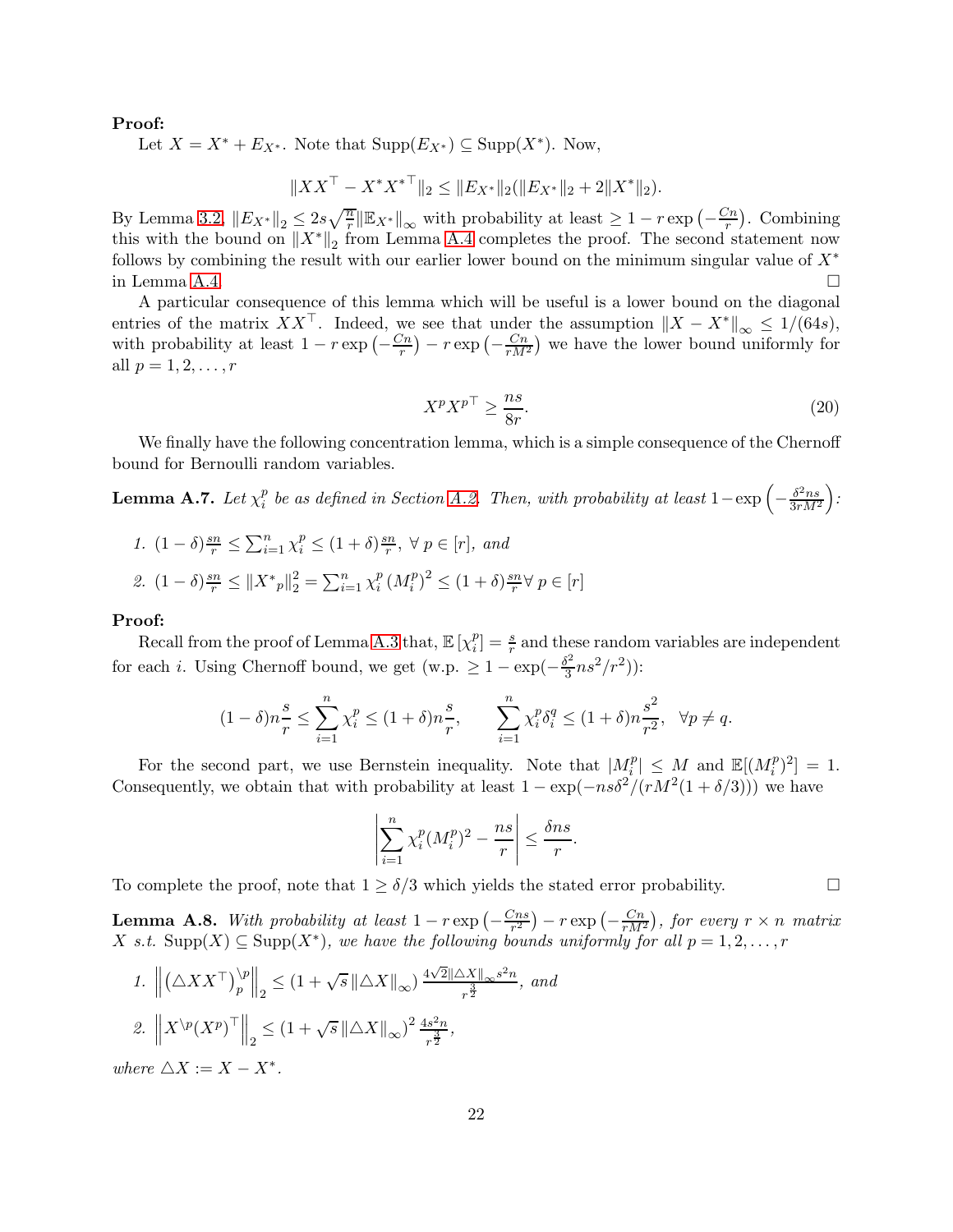**Proof:** Since X has the same sparsity pattern as  $X^*$ , we can rewrite it as  $X_i^p = \chi_i^p X_i^p$  $i^p$ . We start by proving the first part of the lemma.

**Proof of Part 1:** Without loss of generality, we will prove the statement for  $p = 1$ . Let D denote the  $n \times n$  diagonal matrix with

$$
D_i^i = \left\{ \begin{array}{ll} 1, & \text{if } X^*_{i} \neq 0, \\ 0, & \text{otherwise.} \end{array} \right.
$$

Using this notation, we have  $(\triangle X X^{\top})_1^{\setminus 1} = (\triangle X D X^{\top})_1^{\setminus 1}$ . So, we have:

$$
\left\| \left( \Delta X X^{\top} \right)_1^{11} \right\|_2 = \left\| \left( \Delta X D X^{\top} \right)_1^{11} \right\|_2
$$
  
\n
$$
\leq \left\| (\Delta X D)^{11} \right\|_2 \left\| \left( X^{\top} \right)_1 \right\|_2
$$
  
\n
$$
\leq \left\| (\Delta X D)^{11} \right\|_2 \left\| \left( X^{*\top} \right)_1 + \left( \Delta X^{\top} \right)_1 \right\|_2
$$
  
\n
$$
\stackrel{(\zeta_1)}{\leq} \left\| (\Delta X D)^{11} \right\|_2 \cdot \left( \sqrt{\frac{2sn}{r}} + \|\Delta X\|_{\infty} s \sqrt{\frac{2n}{r}} \right),
$$

with probability at least  $1 - r \exp(-Cn/r)$ , where the first term in  $(\zeta_1)$  follows from the second part of Lemma [A.7](#page-21-2) (setting  $\delta = 1$ ) and the second is a consequence of Lemma [3.2.](#page-8-2) In order to control  $\left\| (\triangle XD)^{1} \right\|_2$ , we observe that it is a matrix with a random number of columns selected by the matrix D. In particular, conditioned on  $\{i : D_i^i = 1\}$ , the support of  $X^*_{i}^{\backslash 1}$  is independent over s – 1 sparse vectors (and the support of  $\triangle X$  is a subset of the support of  $X^*$ ). Hence we can easily see that

$$
\mathbb{P}\left[\left\|(\triangle XD)^{11}\right\|_{2} > t\right] \le \mathbb{P}\left[\left\|(\triangle XD)^{11}\right\|_{2} > t \cap \frac{sn}{2r} < \left|\left\{i : D_{i}^{i} = 1\right\}\right| < \frac{2sn}{r}\right] + \mathbb{P}\left[\left|\left\{i : D_{i}^{i} = 1\right\}\right| \le \frac{sn}{2r} \cup \left|\left\{i : D_{i}^{i} = 1\right\}\right| \ge \frac{2sn}{r}\right].
$$
 (21)

In order to control the first probability, note that

<span id="page-22-0"></span>
$$
\begin{split} &\mathbb{P}\left[\left\|(\triangle X D)^{\backslash 1}\right\|_{2} > t\cap \frac{sn}{2r} < \left|\left\{i: D_{i}^{i}=1\right\}\right| < \frac{2sn}{r}\right] \\ &= \sum_{m=\lfloor sn/r \rceil}^{\lceil 2sn/r \rceil} \mathbb{P}\left[\left\|(\triangle X D)^{\backslash 1}\right\|_{2} > t\cap\left|\left\{i: D_{i}^{i}=1\right\}\right|=m\right] \\ &= \sum_{m=\lfloor sn/2r \rfloor}^{\lceil 2sn/r \rceil} \mathbb{P}\left[\left\|(\triangle X D)^{\backslash 1}\right\|_{2} > t\mid\left|\left\{i: D_{i}^{i}=1\right\}\right|=m\right] \mathbb{P}\left[\left|\left\{i: D_{i}^{i}=1\right\}\right|=m\right]. \end{split}
$$

Setting  $t = 2 \left\| \triangle X \right\|_{\infty} \sqrt{s^2 m / r}$ , we obtain as a consequence of Lemma [3.2](#page-8-2)